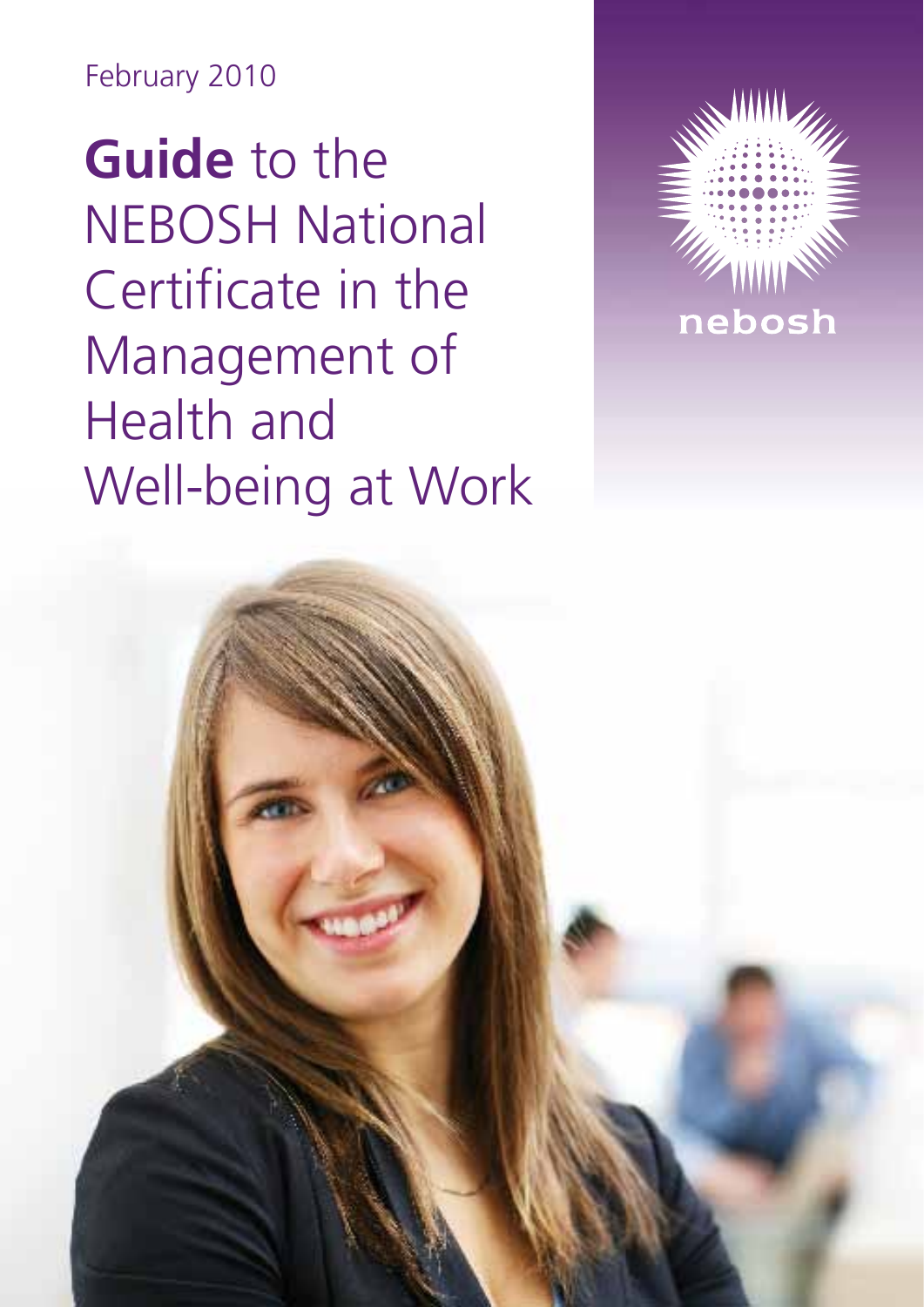**Qualification title: NEBOSH National Certificate in the Management of Health and Well-being at Work Version: 10 Specification date: February 2010 Guide publication date: February 2020**

**The National Examination Board in Occupational Safety and Health (NEBOSH), Dominus Way, Meridian Business Park, Leicester LE19 1QW.** 

Registered Charity Number: 1010444

|          | Telephone: +44 (0) 116 263 4700 |
|----------|---------------------------------|
| Fax:     | +44 (0) 116 282 4000            |
| Email:   | info@nebosh.org.uk              |
| Website: | www.nebosh.org.uk               |

#### © NEBOSH

All rights reserved. No part of this publication may be reproduced, stored in a retrieval system or transmitted in any form, or by any means, electronic, electrostatic, mechanical, photocopied or otherwise, without the express permission in writing from NEBOSH.

NHC 180220 v10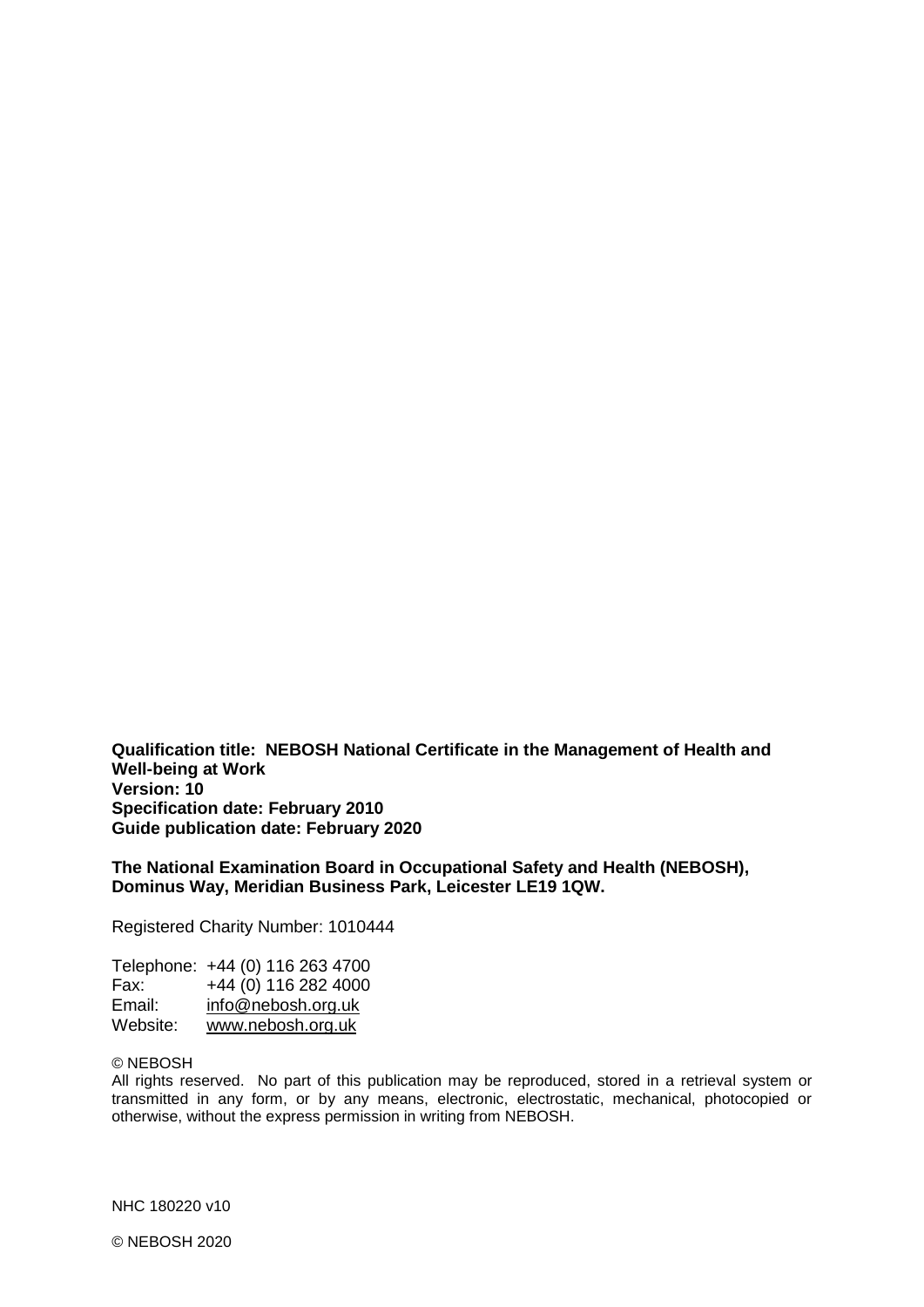## **Contents**

#### **1. [Introduction](#page-4-0)**

| 1.1  | Benefits for employers                                   | 1                          |
|------|----------------------------------------------------------|----------------------------|
| 1.2  | Qualification level and UK accreditation                 | 1                          |
| 1.3  | Key topics covered                                       |                            |
| 1.4  | Course tuition and private study time requirements       |                            |
| 1.5  | Unit examinations                                        | 2<br>2<br>2<br>3<br>3<br>3 |
| 1.6  | Entry requirements                                       |                            |
| 1.7  | Minimum standard of English required for candidates      |                            |
| 1.8  | Legislation                                              |                            |
| 1.9  | Legislative updates                                      | $\frac{3}{3}$              |
| 1.10 | National Occupational Standards (NOS) and best practice  |                            |
| 1.11 | Qualification type                                       | $\overline{4}$             |
| 1.12 | Qualification progression                                | 4                          |
| 1.13 | Programmes offered by NEBOSH-accredited course providers | 4                          |
| 1.14 | <b>Examination dates</b>                                 | 4                          |
| 1.15 | Specification date                                       | 5                          |
| 1.16 | Syllabus development and review                          | 5                          |
| 1.17 | Further information for candidates                       | 5                          |
| 1.18 | Further information for course providers                 | 5                          |
| 2.   | <b>Qualification structure</b>                           |                            |
| 2.1  | Unit assessment                                          | 6                          |
| 2.2  | Unit structure                                           | 6                          |
| 2.3  | Achieving the qualification                              | $\overline{6}$             |
| 2.4  | Unit pass standard                                       |                            |
| 2.5  | Unit certificates                                        | 6<br>7<br>7                |
| 2.6  | Qualification grades                                     |                            |
| 2.7  | Qualification parchment                                  | $\overline{7}$             |
| 2.8  | Re-sitting examinations                                  | $\overline{7}$             |
|      |                                                          |                            |

## **3. [Policies](#page-11-0)**

| 3.1 | Requests for access arrangements/reasonable adjustments | 8 |
|-----|---------------------------------------------------------|---|
| 3.2 | Requests for special consideration                      | 8 |
| 3.3 | Enquiries about results and appeals                     | 8 |
| 3.4 | Malpractice                                             | 9 |

#### **4. Syllabus - [NEBOSH National Certificate in the Management of Health and Well](#page-13-0)[being at Work \(February 2010 specification\)](#page-13-0)** 10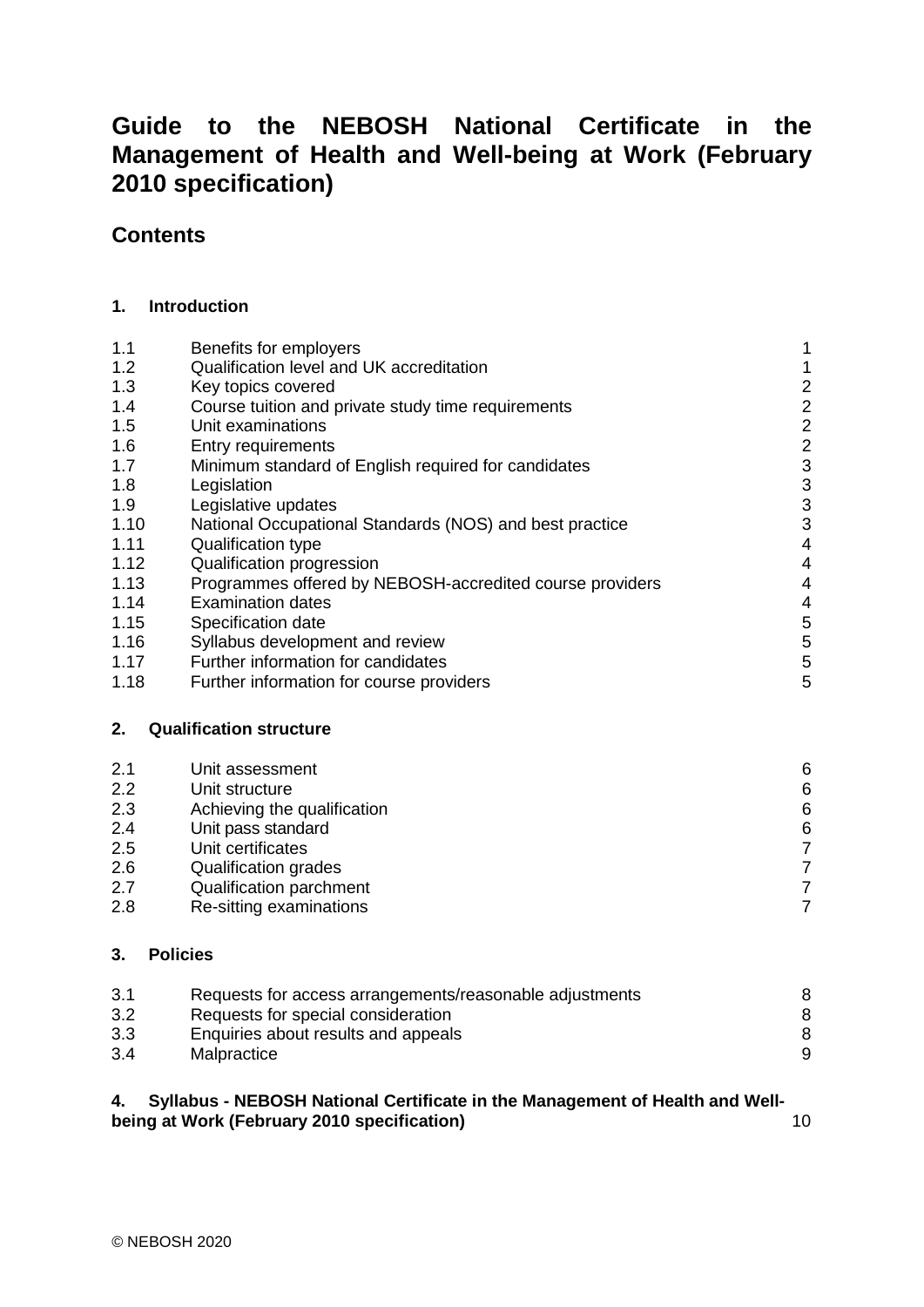## **4.1 [Unit NHC1: Managing Health and Well-being in the Workplace](#page-15-0)**

| Element 1: Introduction to workplace health                    | $12 \overline{ }$ |
|----------------------------------------------------------------|-------------------|
| Element 2: Effects of health on work                           | 14                |
| Element 3: Effects of work on health                           | 16                |
| Element 4: Management of attendance                            | 18                |
| Element 5: Mental health at work                               | 21                |
| Element 6: Management of people with musculoskeletal disorders | 23                |
| Element 7: Workplace health promotion                          | 24                |
| Element 8: Workplace health support                            | 26                |
| Unit NHC1: Tutor References                                    | 28                |
|                                                                |                   |

## **4.2 [Unit NHC2: Health and Well-being practical application](#page-34-0)**

| 4.2.1 | Purpose and aim              | -31 |
|-------|------------------------------|-----|
| 4.2.2 | Marking                      | 31  |
| 4.2.3 | Assessment location          | 31  |
| 4.2.4 | Assessment requirements      | 32  |
| 4.2.5 | Submission of completed work | 32  |
| 4.2.6 | Further information          | 32  |
|       |                              |     |

## **5. [Sample examination paper](#page-36-0)**

| 5.1 | Unit NHC1: Managing Health and Well-being in the Workplace | 33 |
|-----|------------------------------------------------------------|----|
|     |                                                            |    |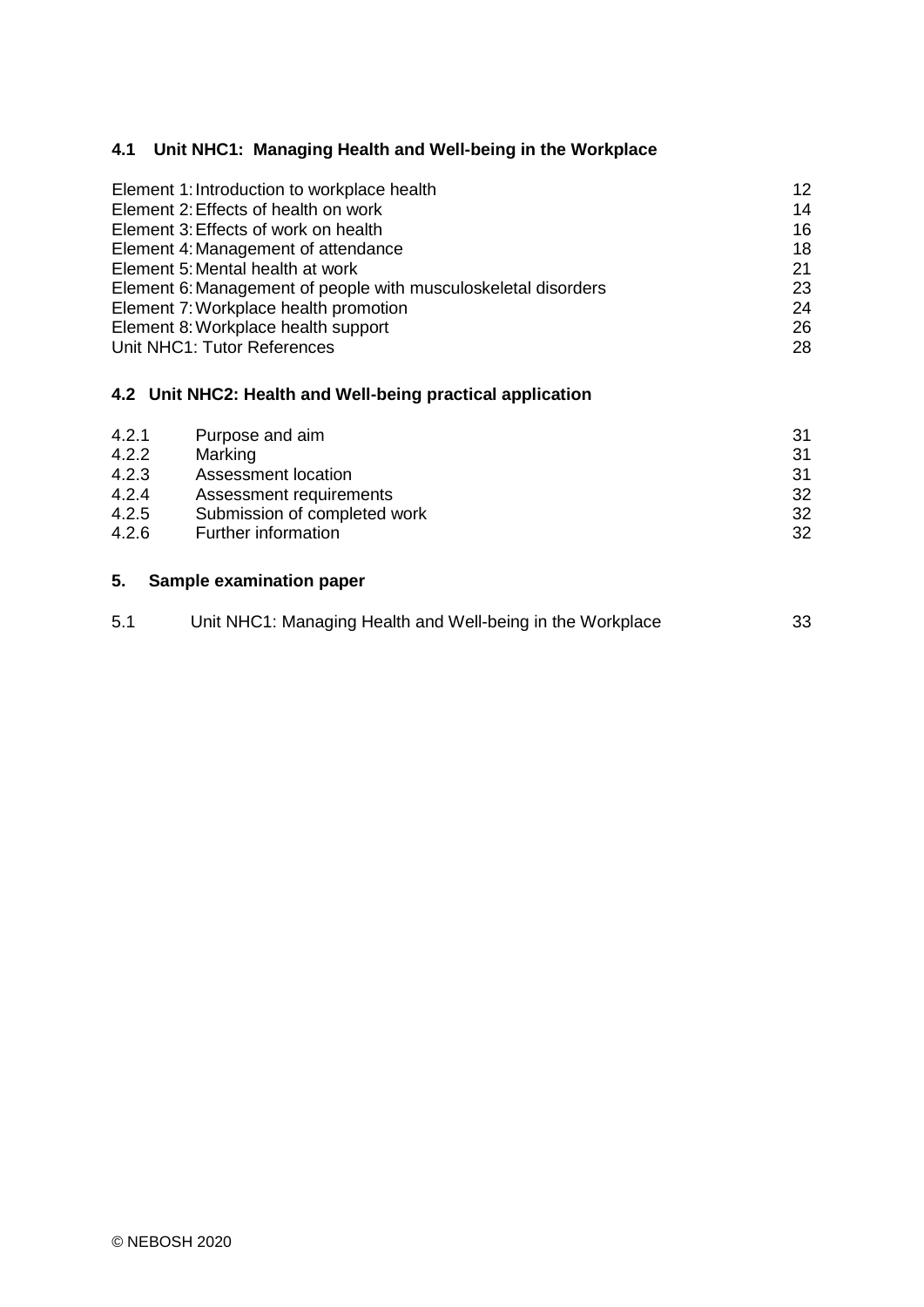# <span id="page-4-0"></span>**1. Introduction**

The NEBOSH National Certificate in the Management of Health and Well-being at Work is the first recognised qualification of its kind, piloted in 2008 and launched in 2010.

This qualification is designed to provide the skills and knowledge to tackle health and wellbeing at work; achieving productivity gains, reducing absence and providing a better place to work. The syllabus emphasises practical management solutions to workplace health with reference made to clinical issues to enable managers to understand how these contribute to the prevention of ill-health and promote rehabilitation.

It is suitable for General Managers, Supervisors, HR Managers, and Safety Professionals (rather than Occupational Health Practitioners), who have responsibility for, or involvement in, the health and well-being of employees as part of their day-to-day duties.

## <span id="page-4-1"></span>**1.1 Benefits for employers**

Healthy workers can be almost three times more productive than their unhealthy colleagues. People who are unwell either don't perform at their best, or they don't turn up for work at all. On average, every worker in Britain takes over 7 days off annually because of illness. In the public sector the average is almost 10 days per year per employee.

A correctly implemented health and well-being programme will help reduce absenteeism and staff turnover, leading to increased skill retention, and a reduction in training and recruitment costs. Employee physical and mental well-being will be protected and improved, increasing staff morale and leading to increased productivity. The cost savings to the organisation can be significant.

This course can be delivered within an organisation, or employees can attend accredited training courses run throughout the UK by our network of accredited course providers. NEBOSH course providers offer a variety of flexible course formats, so training can be arranged according to employer needs.

## <span id="page-4-2"></span>**1.2 Qualification level and UK accreditation**

For users in Scotland, this qualification has been accredited at Level 6 with 7 credit points in the Scottish Credit and Qualifications Framework (SCQF).

For users in England, Wales and Northern Ireland, this would be comparable to a Vocationally-Related Qualification (VRQ) at Level 3 in the National Qualifications Framework (NQF), broadly comparable to A-Level standard.

For further information on level comparisons please see the qualification regulator's *"Qualifications can cross boundaries"* document available from the Scottish Qualification Authority's (SQA) website [\(www.sqa.org.uk\)](http://www.sqa.org.uk/).

As NEBOSH are currently developing a new Health and Wellbeing certificate, a decision has been taken not to reaccredit the qualification and to withdraw this with effect from 30 June 2020. Existing learners can continue to study and complete the qualification with assessments remaining available until 31 December 2021.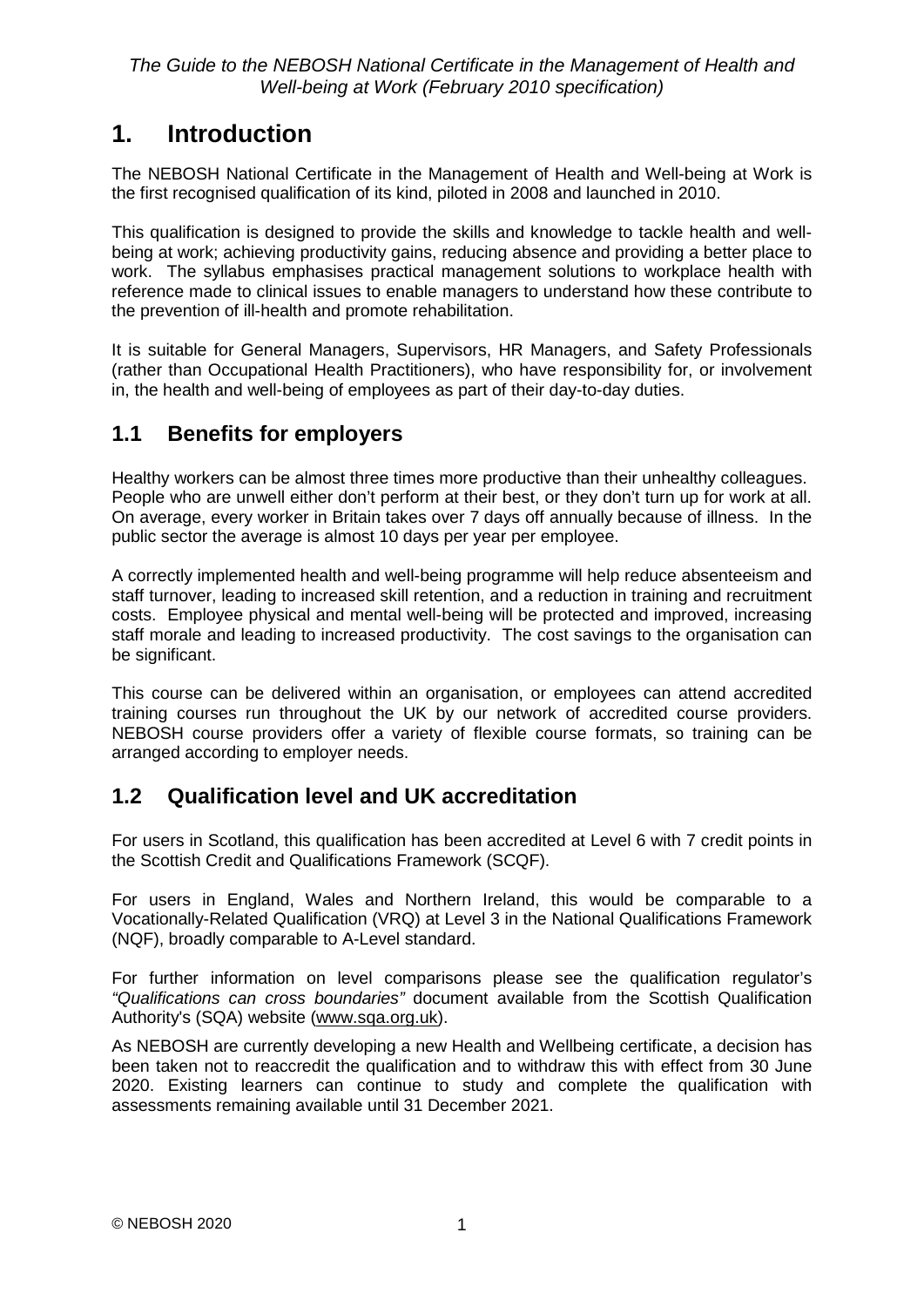# <span id="page-5-0"></span>**1.3 Key topics covered**

The syllabus is based on recognised best practice in management of health in the workplace:

- Identifying risks to health at work
- Learning how to manage sickness absence and implement a return to work programme
- Prevention and management of work related stress
- Workplace health promotion
- Disability discrimination and protecting health at work
- Dealing with mental health at work
- Working effectively with health professionals.

## <span id="page-5-1"></span>**1.4 Course tuition and private study time requirements**

**Unit NHC1:** 34 hours tuition and 8 hours private study **Total: 42 hours**<br> **Unit NHC2:** 2 hours tuition and 10 hours private study **Total: 12 hours Unit NHC2:** 2 hours tuition and 10 hours private study

A programme of study therefore needs to be based around a minimum of **36 taught hours** and approximately **18 hours of private study** for an overall total of **54 Hours.**

A block release course would be expected to last one week (five working days) and a day release course would be spread over 4-5 weeks. For candidates studying by open or distance learning, the tuition hours should be added to the recommended private study hours to give the minimum number of hours that this mode of study will require.

Quoted hours *do not* include assessment time, ie, sitting written examinations or the practical application unit.

# <span id="page-5-2"></span>**1.5 Unit examinations**

- **Unit NHC1: Managing health and well-being in the workplace:** Assessed by a written examination marked by external examiners appointed by NEBOSH
- **Unit NHC2: Health and well-being practical application:** Assessed by a practical examination marked by the course provider and moderated by NEBOSH.

# <span id="page-5-3"></span>**1.6 Entry requirements**

There are no specific barriers, in terms of academic qualifications, skills or experience to entry to the NEBOSH National Health and Well-being Certificate programme. However, it should be noted that currently the assessments are offered, and must be answered, in English only. The qualification includes a requirement to write a short report based on the candidate's own workplace, which must also be in English. Candidates should discuss this with the course provider before undertaking the qualification.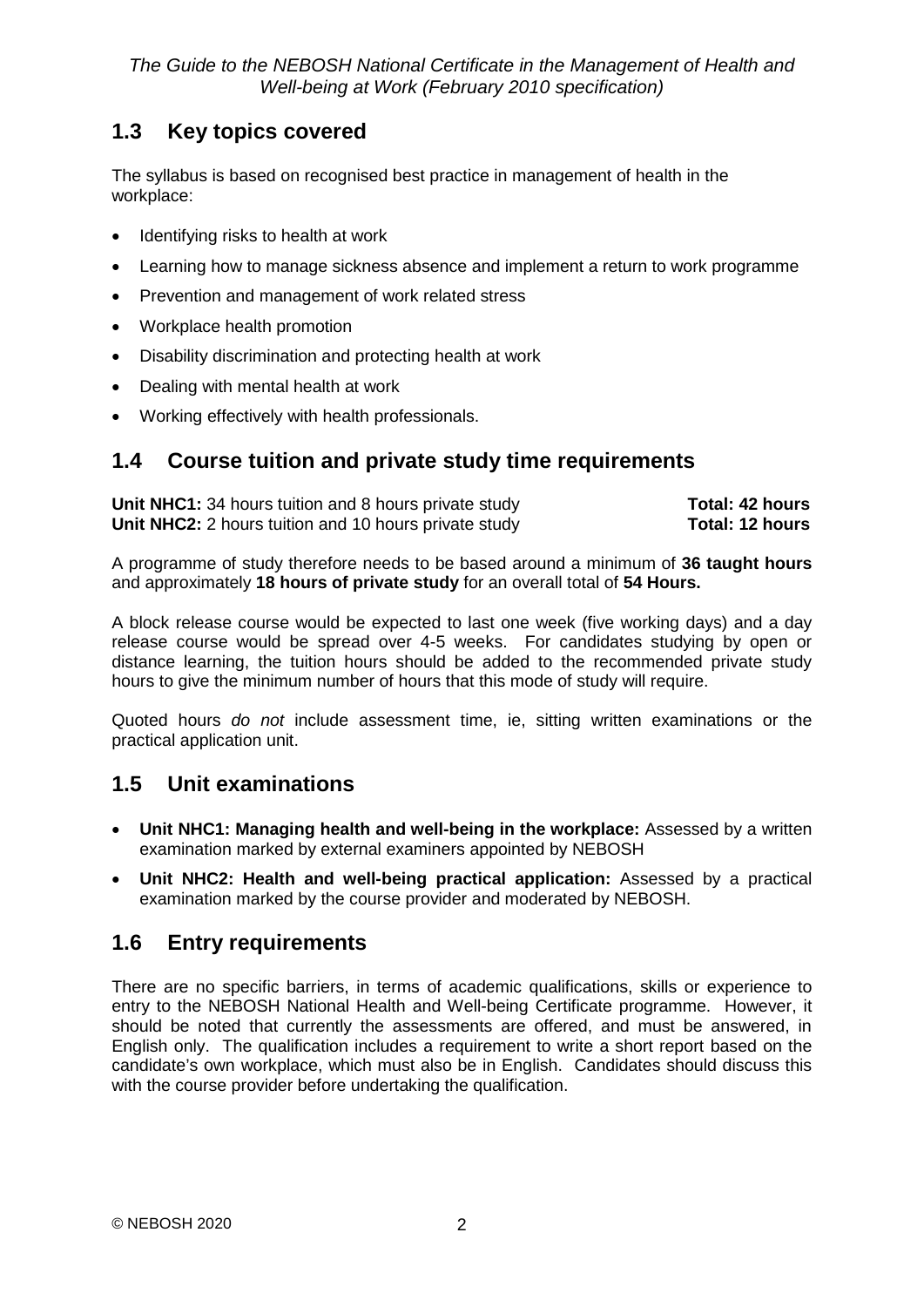## <span id="page-6-0"></span>**1.7 Minimum standard of English required for candidates**

The standard of English required by candidates studying for the NEBOSH National Health and Well-being Certificate must be such that they can both understand and articulate the concepts contained in the syllabus. It is important to stress that the onus is on course providers to determine their candidates' standards of proficiency in English.

NEBOSH recommends to course providers that candidates undertaking this qualification should reach a minimum standard of English *equivalent* to an International English Language Testing System score of **6.0** or higher in IELTS tests in order to be accepted onto a National Health and Well-being Certificate programme.

For further information please see the latest version of the IELTS Handbook or consult the IELTS website: [http://www.ielts.org/institutions/test\\_format\\_and\\_results.aspx.](http://www.ielts.org/institutions/test_format_and_results.aspx)

Candidates wishing to assess their own language expertise may consult the IELTS website for information on taking the test: [http://www.ielts.org/institutions/faqs.aspx.](http://www.ielts.org/institutions/faqs.aspx)

## <span id="page-6-1"></span>**1.8 Legislation**

The syllabus refers to UK legislation. Where the syllabus refers to the legislative system of England and Wales, candidates may refer to the legislative systems and requirements that apply in Scotland or Northern Ireland, provided that these references are clearly indicated as such.

If this qualification is delivered overseas, course providers may refer to examples of local legislation as part of the course programme but examination questions will refer to UK legislation only.

## <span id="page-6-2"></span>**1.9 Legislative updates**

Relevant new legislation will become examinable in detail six months after its date of introduction. However, candidates will be expected to be essentially up-to-date at the time of the examination and, whilst a detailed knowledge will not be expected, reference to new or impending legislation, where relevant to an examination question, will be given credit.

Please note, NEBOSH will not ask questions related to legislation that has been repealed, revoked or otherwise superseded.

**NB:** Course providers are expected to ensure their course notes remain current with regard to new legislation.

## <span id="page-6-3"></span>**1.10 National Occupational Standards (NOS) and best practice**

The syllabus is mapped to two sets of National Occupational Standards (NOS):

- NOS for Health and Safety (Standalone units) published by Proskills Standards Setting Organisation (SSO) in August 2011 [\(www.proskills.co.uk\)](http://www.proskills.co.uk/).
- NOS for Health Trainers published by Skills for Health Sector Skills Council (SSC) [\(www.skillsforhealth.org.uk\)](http://www.skillsforhealth.org.uk/).

The mapping of the syllabus units to each NOS can be found on pages 9-10.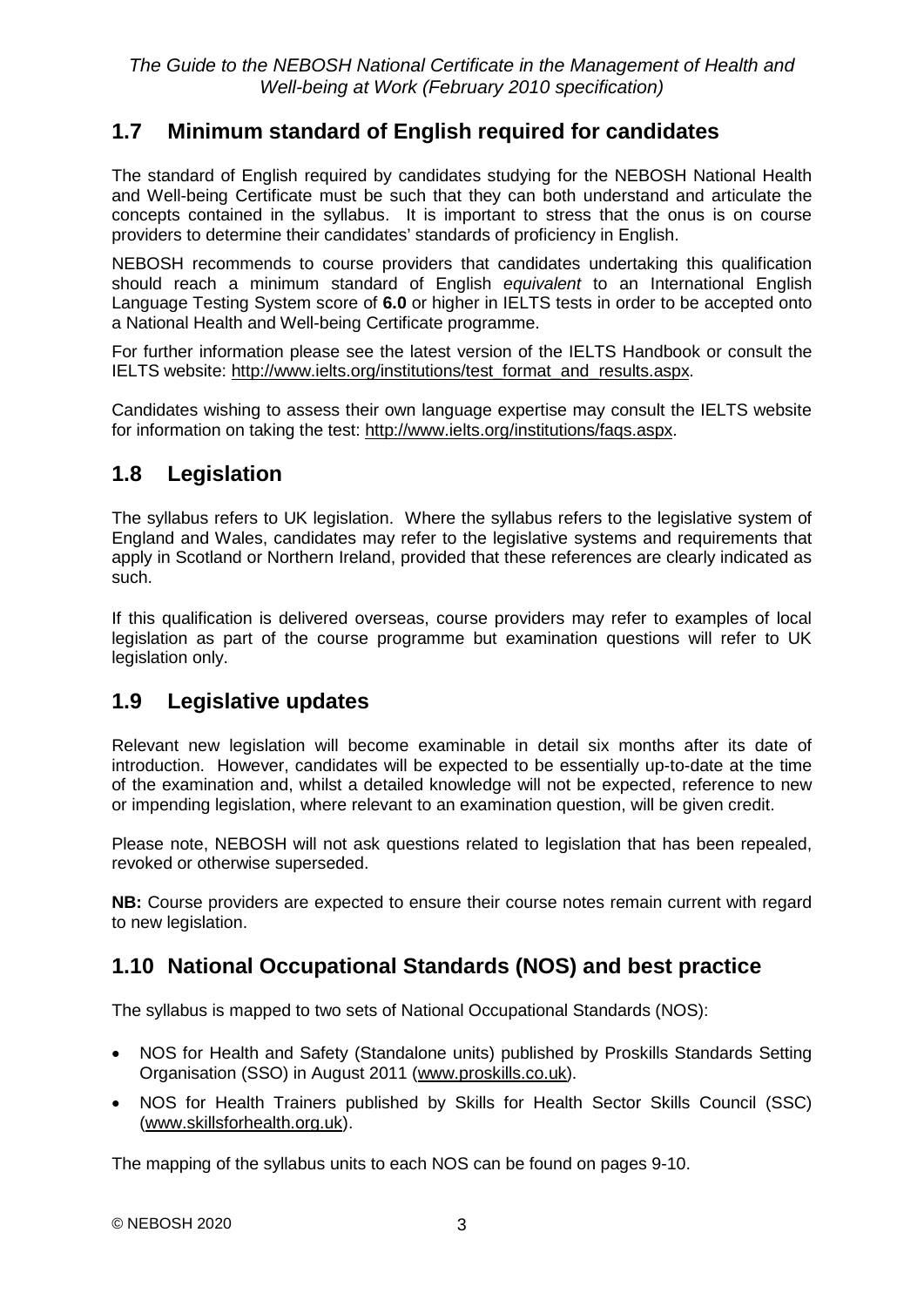The qualification is also based on recognised best practice in the field, including the Corporate Health Standard published by the Welsh Assembly Government (Further information can be found at: [http://wales.gov.uk\)](http://wales.gov.uk/).

## <span id="page-7-0"></span>**1.11 Qualification type**

NEBOSH offers Vocationally-Related Qualifications (VRQs) in England, Wales and Northern Ireland.

VRQs provide the knowledge and practical skills required for particular job roles through a structured study-based training programme, that combine the testing of knowledge and understanding in written examinations with practical application of learning in the workplace.

VRQs are a popular type of qualification because they are nationally recognised, flexible and offer routes for progression to employment or further study. In Scotland, the equivalent of VRQs are 'Other Accredited Qualifications'.

# <span id="page-7-1"></span>**1.12 Qualification progression**

Candidates successfully completing this qualification who further develop the health aspects of their role may find this as a useful basis from which to progress to occupational health or health trainer qualifications.

Candidates successfully completing this qualification who wish to further develop the safety aspects of their role may consider studying one or more of our suite of specialist health, safety and environmental qualifications:

- National General Certificate in Occupational Health and Safety
- National Certificate in Construction Health and Safety
- National Certificate in Fire Safety and Risk Management
- National Certificate in Environmental Management
- International General Certificate in Occupational Health and Safety

Further information regarding our qualification portfolio can be found on our website: [www.nebosh.org.uk/qualifications](http://www.nebosh.org.uk/qualifications)

## <span id="page-7-2"></span>**1.13 Programmes offered by NEBOSH-accredited course providers**

Course providers can be located using the 'Where to study' tab on our website: [www.nebosh.org.uk](http://www.nebosh.org.uk/Studying/default.asp?cref=3&ct=2)

**NB:** Candidates are advised to check up-to-date information on course dates with course providers directly.

# <span id="page-7-3"></span>**1.14 Examination dates**

Course providers may request 'on-demand' examinations on a date of their choosing for this qualification up until **31 December 2021**. 'Standard' examination sittings are held twice a year in March and September; the final Standard examination sitting will be held in September 2021.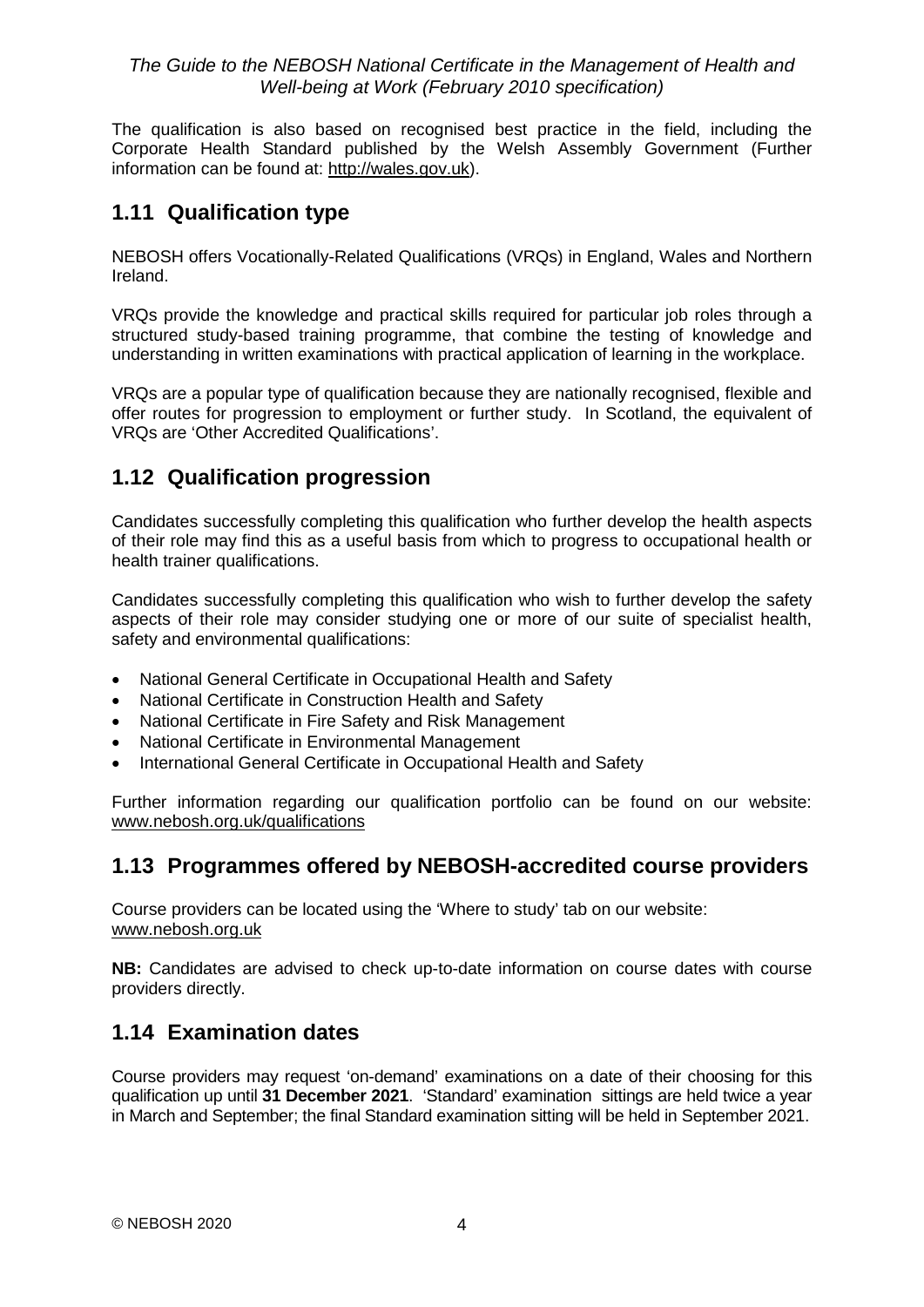# <span id="page-8-0"></span>**1.15 Specification date**

This January 2010 specification has been revised and updated following the 2008 pilot examinations and applies for all examinations for this qualification from the 1 April 2010.

## <span id="page-8-1"></span>**1.16 Syllabus development and review**

The syllabus has been developed by NEBOSH in consultation with key stakeholders, notably course providers, professional bodies, employers, standards setting organisations, enforcement bodies and subject experts. NEBOSH would like to take this opportunity to thank all those who participated in the development, piloting and implementation of this qualification.

## <span id="page-8-2"></span>**1.17 Further information for candidates**

Further information for candidates including a syllabus summary, qualification overview leaflet and a sample examiner's report can be found via the NEBOSH website [\(www.nebosh.org.uk\)](http://www.nebosh.org.uk/). Examiners reports and past examination papers may be purchased from the NEBOSH online shop.

## <span id="page-8-3"></span>**1.18 Further information for course providers**

Further information for course providers including policies and procedures and guidance on the practical unit can be found in the Course Providers' section of the NEBOSH website.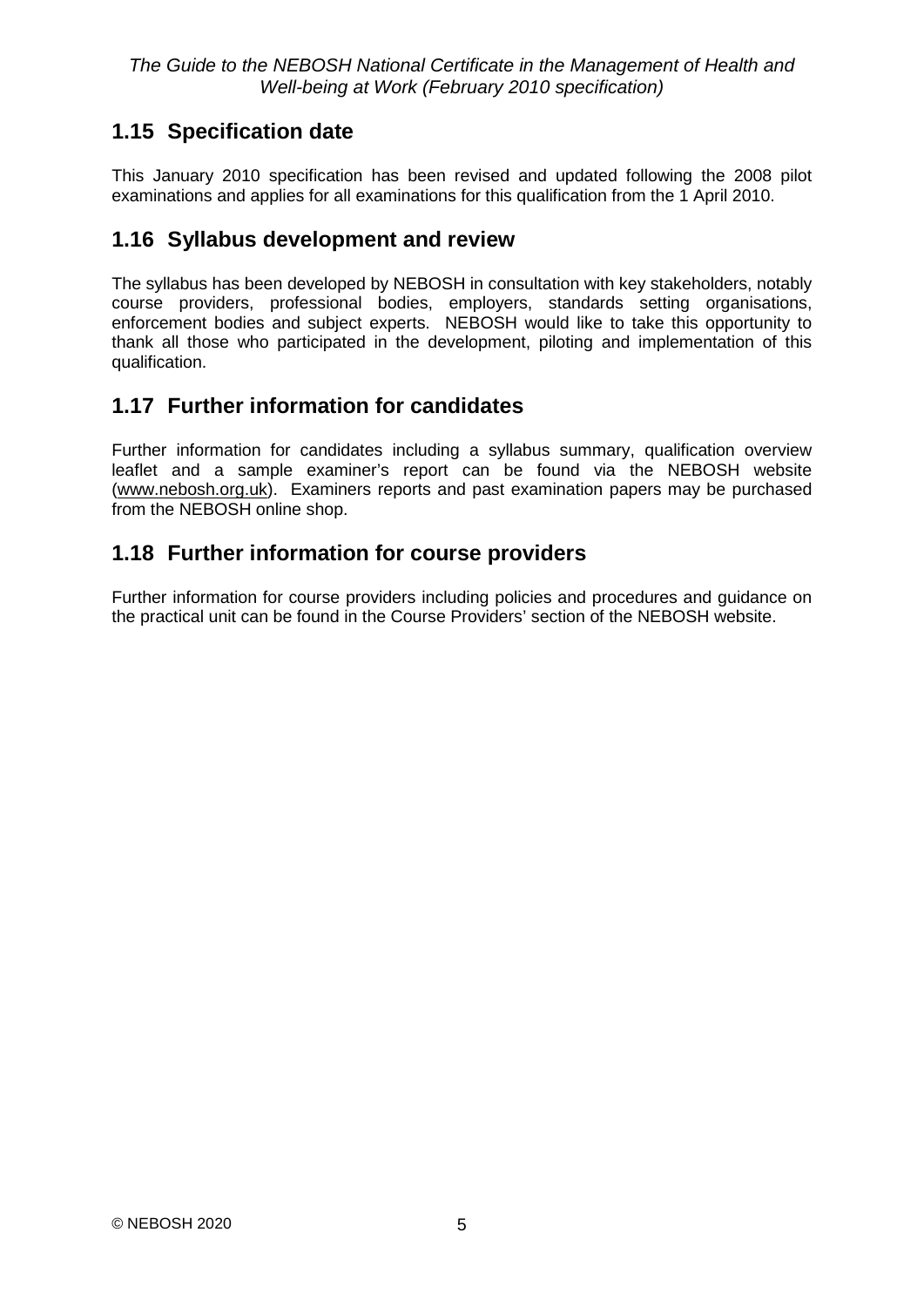# <span id="page-9-0"></span>**2. Qualification structure**

## <span id="page-9-1"></span>**2.1 Unit assessment**

The National Certificate in the Management of Health and Well-being at Work is divided into two units:

### • **Unit NHC1: Managing health and well-being in the workplace**

Unit NHC1 is a taught unit, assessed by one two-hour written examination. Each written examination consists of ten 'short-answer' questions (8 marks each) and one 'long-answer' question (20 marks). Each examination paper covers the whole unit syllabus with at least one question per unit element. All questions are compulsory. Candidate scripts are marked by external examiners appointed by NEBOSH. A sample examination paper can be found in Section 5.

### • **Unit NHC2: Health and well-being practical application**

Unit NHC2 is assessed by one practical examination, based on identification of workplace health and wellbeing issues in the candidate's own workplace. This is held on a date set by the course provider and must be taken within 10 working days of a written examination. The practical examination is internally assessed by the course provider and externally moderated by NEBOSH.

NEBOSH applies best practise in relation to assessment setting and marking. NEBOSH uses external assessment for written examinations and assignments: scripts are sent to NEBOSH and undergo rigorous marking, checking and results determination processes to ensure accuracy and consistency.

# <span id="page-9-2"></span>**2.2 Unit structure**

Candidates may choose to take one or both of the units at the same time or at different times.

**NB:** For candidates planning to do both units, Unit NHC2 (Health and Well-being practical application) is not normally offered independently of the taught unit (NHC1). Candidates will be required to complete the NHC2 assessment within 10 working days of sitting the examination for unit NHC1, on a date to be agreed with their course provider.

# <span id="page-9-3"></span>**2.3 Achieving the qualification**

Candidates will need to pass both units within a two-year period. The two years commences from the result declaration date of the first successful unit. The last registration date for new learners to this qualification will be 30 June 2020. As stated earlier, assessments will be available for this qualification up until 31 December 2021.

# <span id="page-9-4"></span>**2.4 Unit pass standard**

The pass standard for each unit may vary according to pre-determined criteria but is normalised to 45% for the written paper (NHC1) and 60% for the practical application unit (NHC2).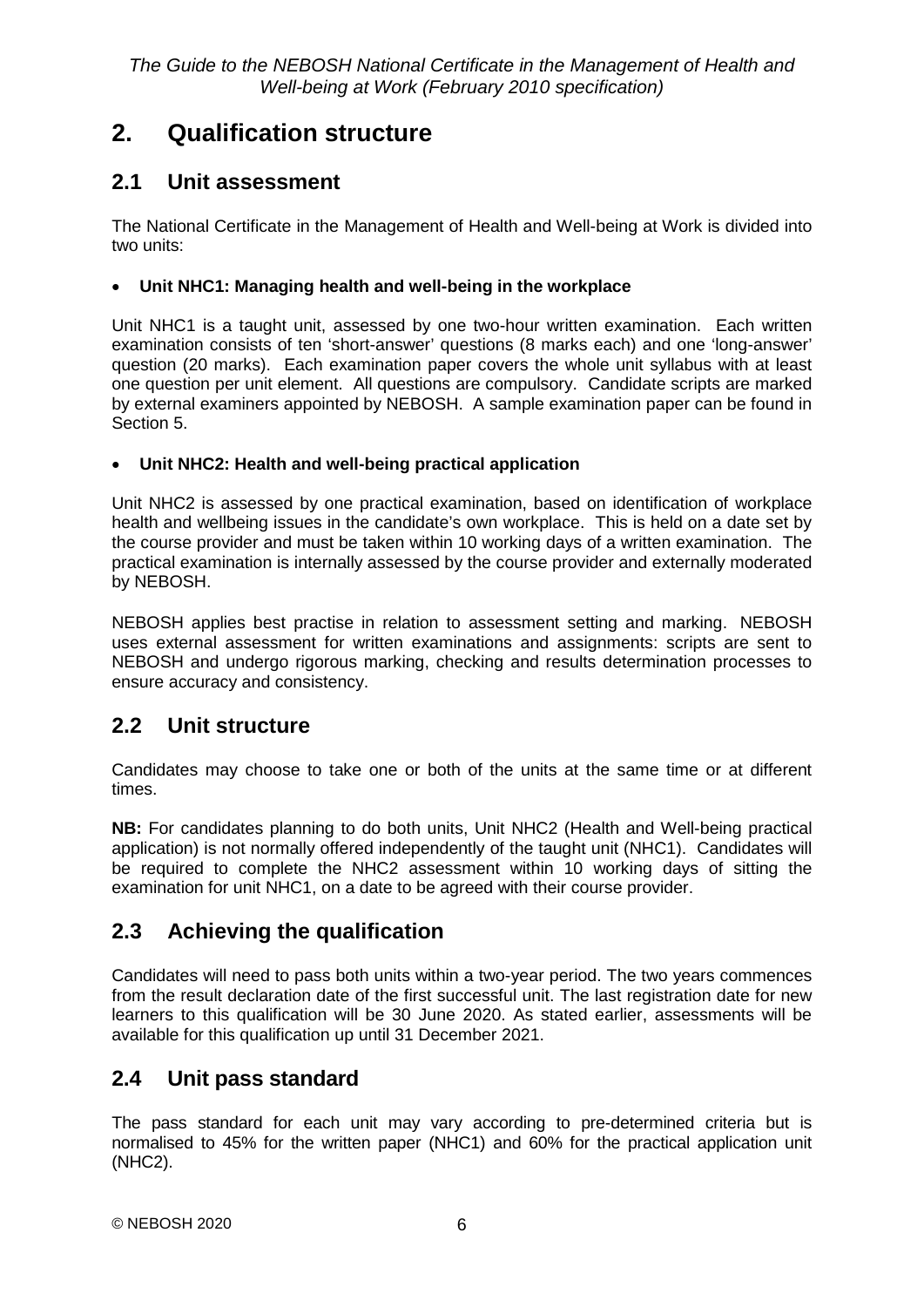# <span id="page-10-0"></span>**2.5 Unit certificates**

Candidates who are successful in an individual unit will be issued with a Unit Certificate, normally within 8 weeks of the issue of the result notification. Units are not graded and the unit certificates will show a 'Pass' only.

## <span id="page-10-1"></span>**2.6 Qualification grades**

When candidates have been awarded a unit certificate for both units (ie, have achieved a Pass in units NHC1 and NHC2), the marks are added together and a final grade is awarded as follows:

**Pass** 105 - 124 marks **Credit** 125 - 144 marks<br>**Distinction** 145 marks or mo 145 marks or more

## <span id="page-10-2"></span>**2.7 Qualification parchment**

Once a candidate has achieved a Pass in both units and the qualification grade awarded they are normally considered to have completed the qualification and an qualification parchment will be issued, normally within 40 working days of the result declaration date for the second successfully completed unit.

However, once the result of the second successfully completed unit has been issued the candidate as **20 working days** from the date of issue of that result to either:

- Inform NEBOSH in writing of their intention to re-sit a successful unit for the purposes of improving a grade
- submit an Enquiry About Result (EAR) request (see 3.3 below).

# <span id="page-10-3"></span>**2.8 Re-sitting examinations**

If a candidate's performance in a unit is lower than a pass, candidates may re-register for each unit or the whole qualification at a later date if they so wish. Candidates may re-sit just the unit in which they have been unsuccessful providing that they re-sit within 2 years of the sitting of the first successful unit and within examination dates detailed in 1.14 Candidates should take this to mean from the result declaration date for their first successful unit.

Candidates who wish to improve the mark from a unit they have successfully passed in order to improve their qualification grading to a credit or distinction, may do so providing that they re-sit the examination within 2 years of the sitting of the first successful attempt. Any candidate who re-sits a successful unit, and does not surpass their original mark, eg, is referred in the paper, will keep the *original* mark awarded. Re-sit marks are not capped. There is no limit to the number of re-sits within this two year period.

Candidates who register for any unit of the National Health and Well-being Certificate whilst awaiting a result from a previous sitting of an examination for the same qualification may not seek a refund of the registration fee if they retrospectively claim exemption from any part of the qualification, subsequent to the issue of the awaited result.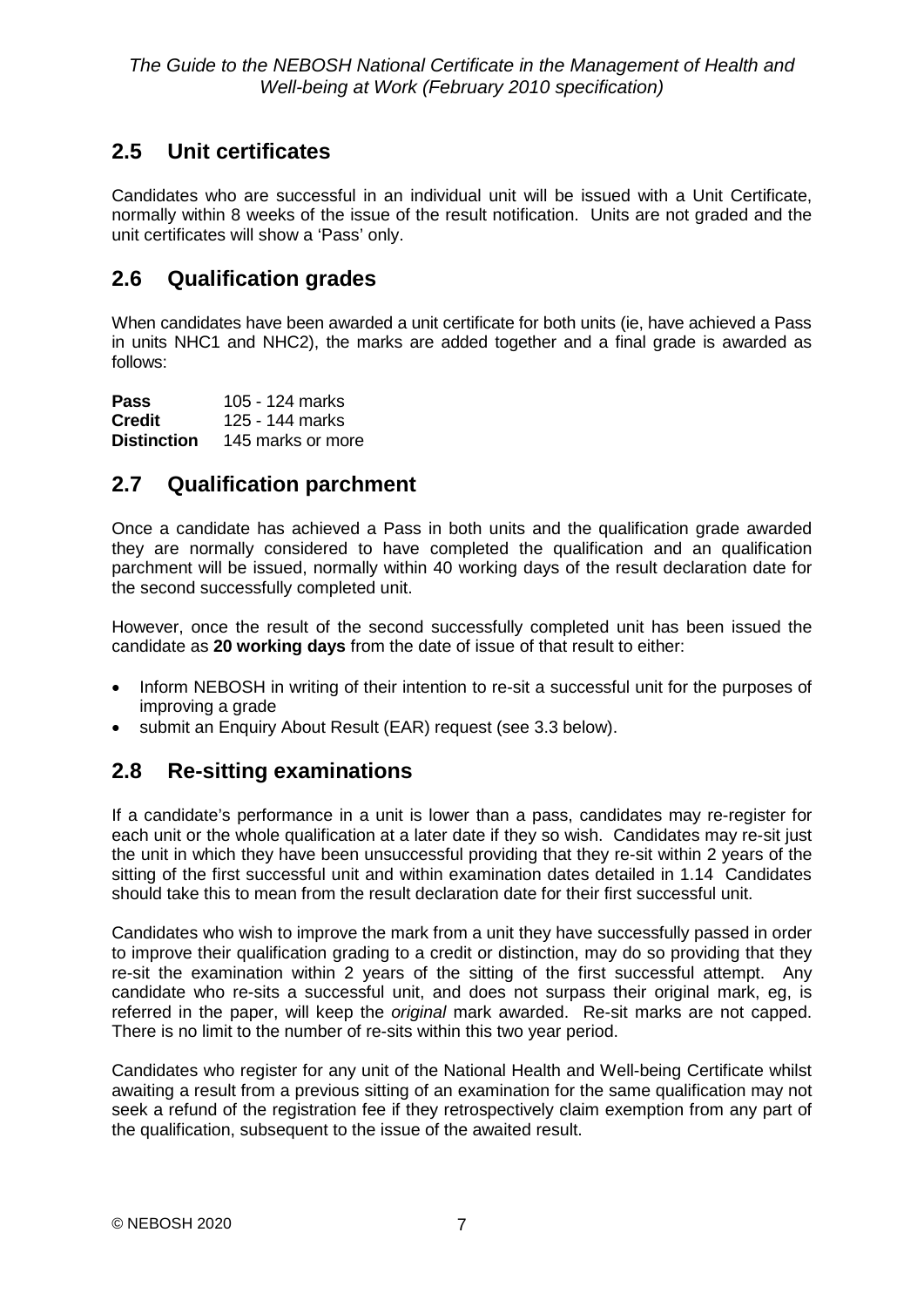# <span id="page-11-0"></span>**3. Policies**

## <span id="page-11-1"></span>**3.1 Requests for access arrangements/reasonable adjustments**

Access arrangements and reasonable adjustments are modifications which are approved in advance of an assessment to allow attainment to be demonstrated by candidates with either a permanent or long-term disability or learning difficulty, or temporary disability, illness or indisposition.

Requests for access arrangements or reasonable adjustments must be made to NEBOSH by accredited course providers at least one month before the assessment.

For further details see the NEBOSH *"Policy and procedures for access arrangements, reasonable adjustments and special consideration"* available from the NEBOSH website [\(www.nebosh.org.uk\)](http://www.nebosh.org.uk/).

## <span id="page-11-2"></span>**3.2 Requests for special consideration**

Special consideration is a procedure that may result in an adjustment to the marks of candidates who have not been able to demonstrate attainment because of temporary illness, injury, indisposition or an unforeseen incident at the time of the assessment.

Candidates who feel disadvantaged due to illness, distraction or any other reason during the assessment must report this to the invigilator (or the course provider in the case of a practical examination) before leaving the examination room and request that their written statement, together with the invigilator's comments on the statement, are sent by the course provider to NEBOSH.

Requests for special consideration must be made to NEBOSH by the course provider as soon as possible and no more than seven working days after the assessment.

For further details see the NEBOSH *"Policy and procedures on reasonable adjustments and special consideration"* available from the NEBOSH website [\(www.nebosh.org.uk\)](http://www.nebosh.org.uk/).

## <span id="page-11-3"></span>**3.3 Enquiries about results and appeals**

NEBOSH applies detailed and thorough procedures to moderate and check examination results before they are issued. This includes a particular review of borderline results. It thereby ensures that the declared results are a fair and equitable reflection of the standard of performance by candidates.

There are, however, procedures for candidates or course providers to enquire about results that do not meet their reasonable expectations. An 'enquiry about result' (EAR) must be made in writing within one month of the date of issue of the result to which it relates.

For details see the NEBOSH *"Enquiries and appeals policy and procedures"* document available from the NEBOSH website [\(www.nebosh.org.uk\)](http://www.nebosh.org.uk/).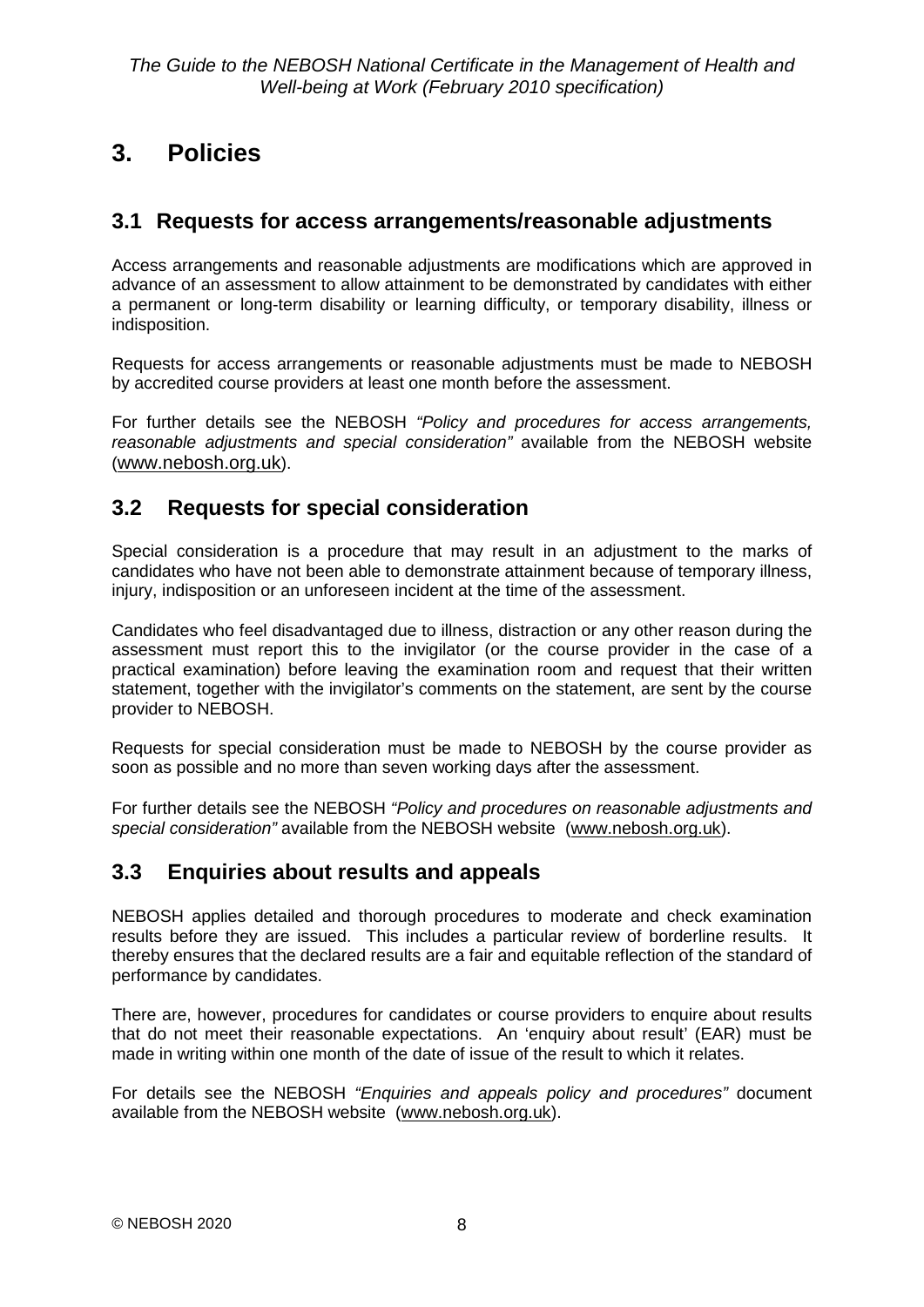# <span id="page-12-0"></span>**3.4 Malpractice**

Malpractice is defined as any deliberate activity, neglect, default or other practice by candidates and/or course providers that compromises the integrity of the assessment process, and/or the validity of certificates. Malpractice may include a range of issues from collusion or use of unauthorised material by candidates, to the failure to maintain appropriate records or systems by course providers, to the deliberate falsification of records in order to claim certificates. Failure by an accredited course provider to deal with identified issues may in itself constitute malpractice.

For further details see the NEBOSH *"Malpractice policy and procedures"* document available from the NEBOSH website [\(www.nebosh.org.uk\)](http://www.nebosh.org.uk/).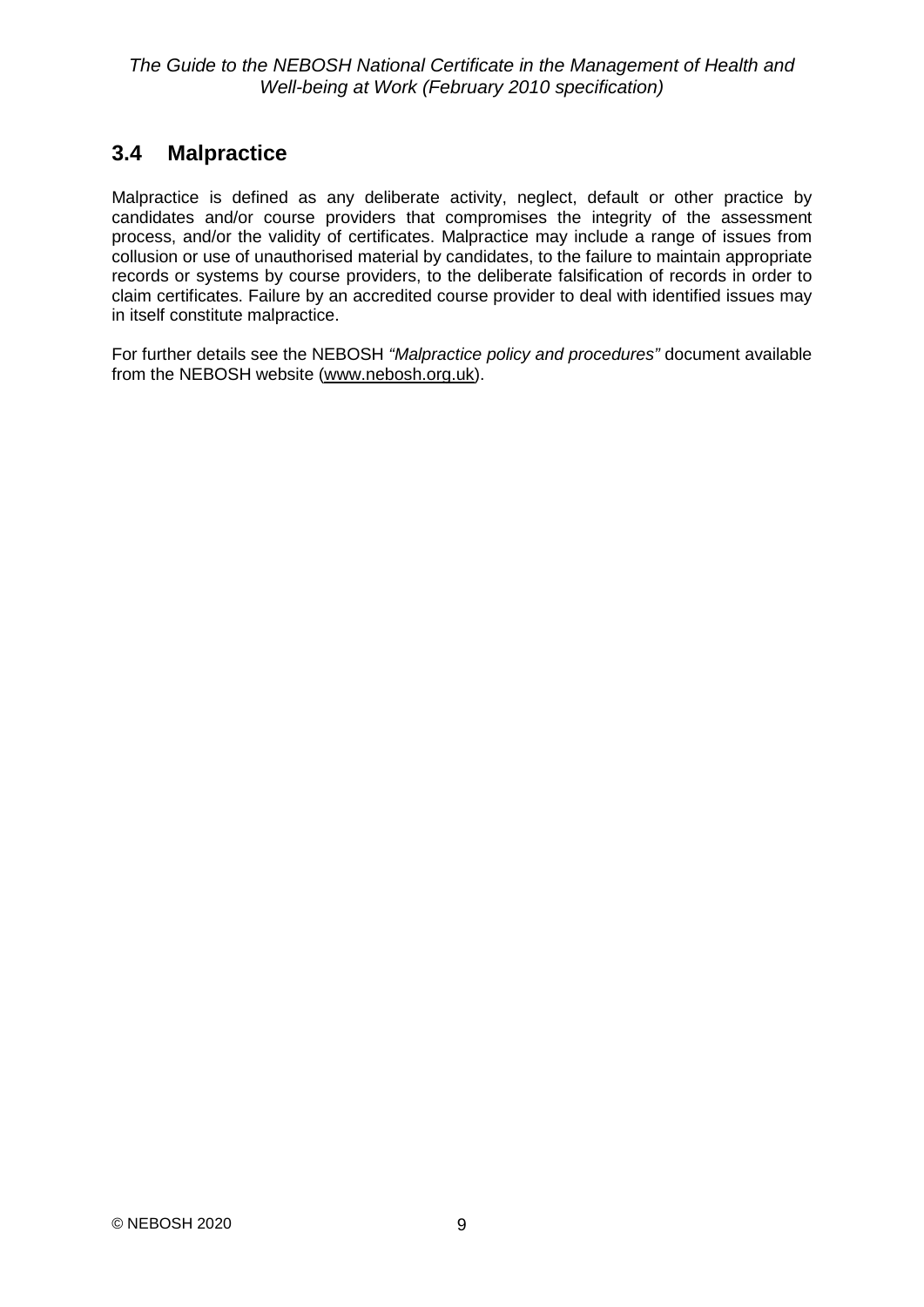# <span id="page-13-0"></span>**4. Syllabus - NEBOSH National Certificate in the Management of Health and Well-being at Work (February 2010 specification)**

## **Structure**

The qualification is divided into two units. The first unit is further divided into eight elements.

The matrix below indicates how the syllabus elements map to the relevant National Occupational Standards (See also section 1.9):

- National Occupational Standards (NOS) for Health and Safety (Standalone units) published by Proskills Standards Setting Organisation (SSO) [\(www.proskills.co.uk\)](http://www.proskills.co.uk/).
- National Occupational Standards (NOS) for Health Trainers published by Skills for Health Sector Skills Council (SSC) [\(www.skillsforhealth.org.uk\)](http://www.skillsforhealth.org.uk/).

## **Unit NHC1: Managing Health and Well-being in the Workplace**

| <b>Element</b><br><b>Number</b> | <b>Element Title</b>                                   | Recom-<br>mended<br>hours | <b>Relevant</b><br><b>Proskills units</b><br>and elements | <b>Relevant</b><br><b>Skills for Health</b><br>units<br>and elements | Page |
|---------------------------------|--------------------------------------------------------|---------------------------|-----------------------------------------------------------|----------------------------------------------------------------------|------|
| 1                               | Introduction to workplace health                       | 2                         | <b>PROHSS 3</b>                                           | $HT 1-3$                                                             | 12   |
| $\overline{2}$                  | Effects of health on work                              | 5                         | PROHSS 1,<br>3                                            | $HT2-3$                                                              | 15   |
| 3                               | Effects of work on health                              | 6                         | <b>PROHSS 3</b>                                           | $HT2-3$                                                              | 17   |
| 4                               | Management of attendance                               | $\overline{7}$            | PROHSS 3,<br>5                                            | HT <sub>2</sub>                                                      | 20   |
| 5                               | Management of mental health<br>at work                 | 5                         | PROHSS 1-3,<br>5, 8                                       | $HT2-3$                                                              | 24   |
| $6\phantom{1}6$                 | Management of people with<br>musculoskeletal disorders | 3                         | PROHSS 1-3,<br>$5-6, 8$                                   | $HT2-3$                                                              | 27   |
| $\overline{7}$                  | Workplace health promotion                             | 3                         | <b>PROHSS 2-3, 5</b>                                      | $HT 1-3$                                                             | 29   |
| 8                               | Workplace health support                               | 3                         | PROHSS 3, 5,<br>8                                         | HT <sub>2</sub>                                                      | 31   |
|                                 | Minimum unit tuition time 3                            | 34                        |                                                           |                                                                      |      |
|                                 | Recommended private study<br>time                      | 8                         |                                                           |                                                                      |      |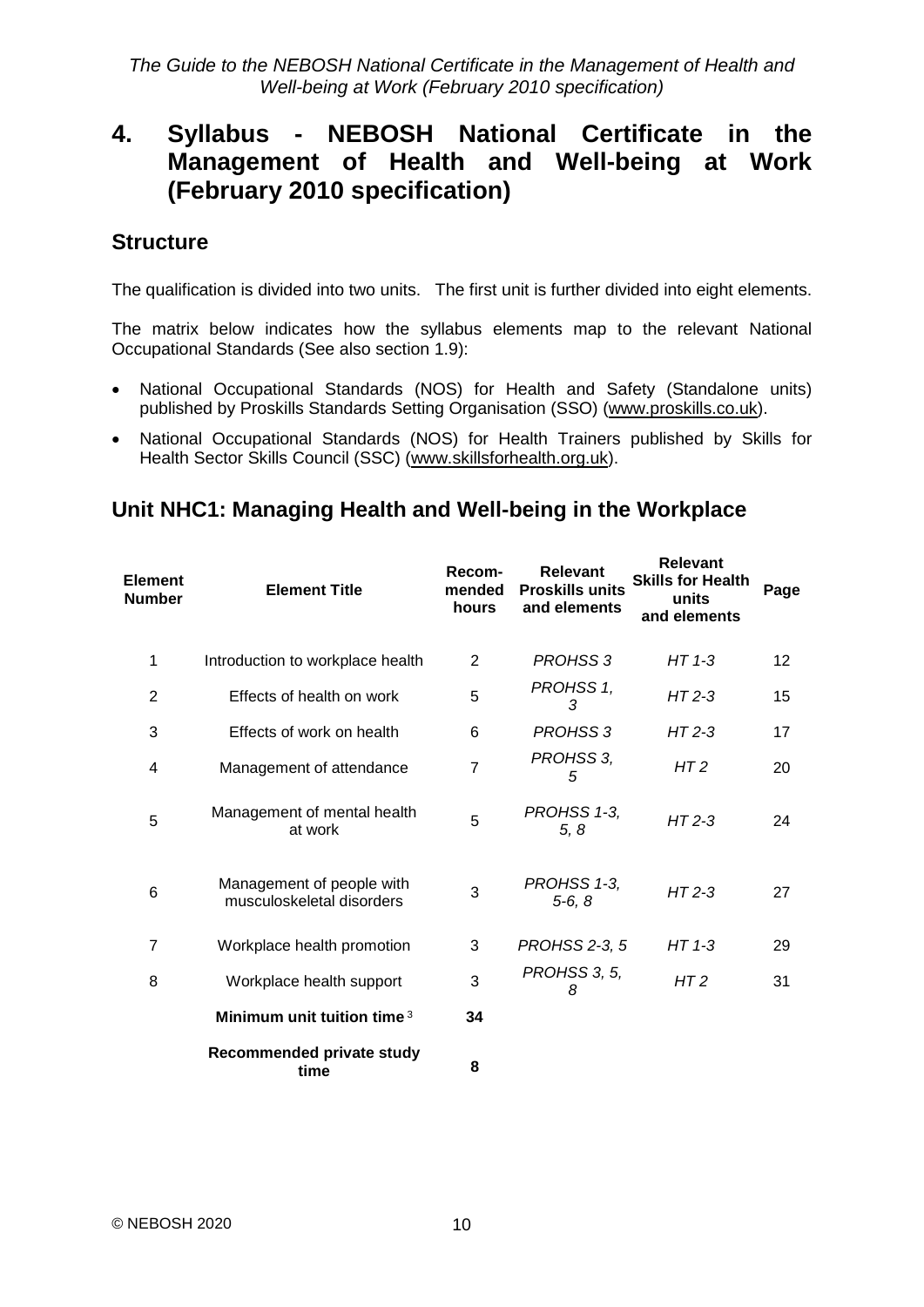# **Unit NHC2: Health and Well-being practical application**

| <b>Title</b>                                   | Recom-<br>mended<br>hours | <b>Relevant</b><br><b>Proskills units</b><br>and elements | <b>Relevant</b><br><b>Skills for Health</b><br>units<br>and elements | Page |
|------------------------------------------------|---------------------------|-----------------------------------------------------------|----------------------------------------------------------------------|------|
| Health and well-being practical<br>application | $\overline{2}$            | PROHSS 2-3,<br>8                                          | $HT$ 2-4                                                             | 33   |
| <b>Minimum unit tuition time</b>               | $\mathbf{2}$              |                                                           |                                                                      |      |
| Recommended private study<br>time              | 10                        |                                                           |                                                                      |      |
| <b>Minimum total tuition time</b>              | 36                        |                                                           |                                                                      |      |
| <b>Recommended total private</b><br>study time | 18                        |                                                           |                                                                      |      |
| <b>Total overall hours</b>                     | 54                        |                                                           |                                                                      |      |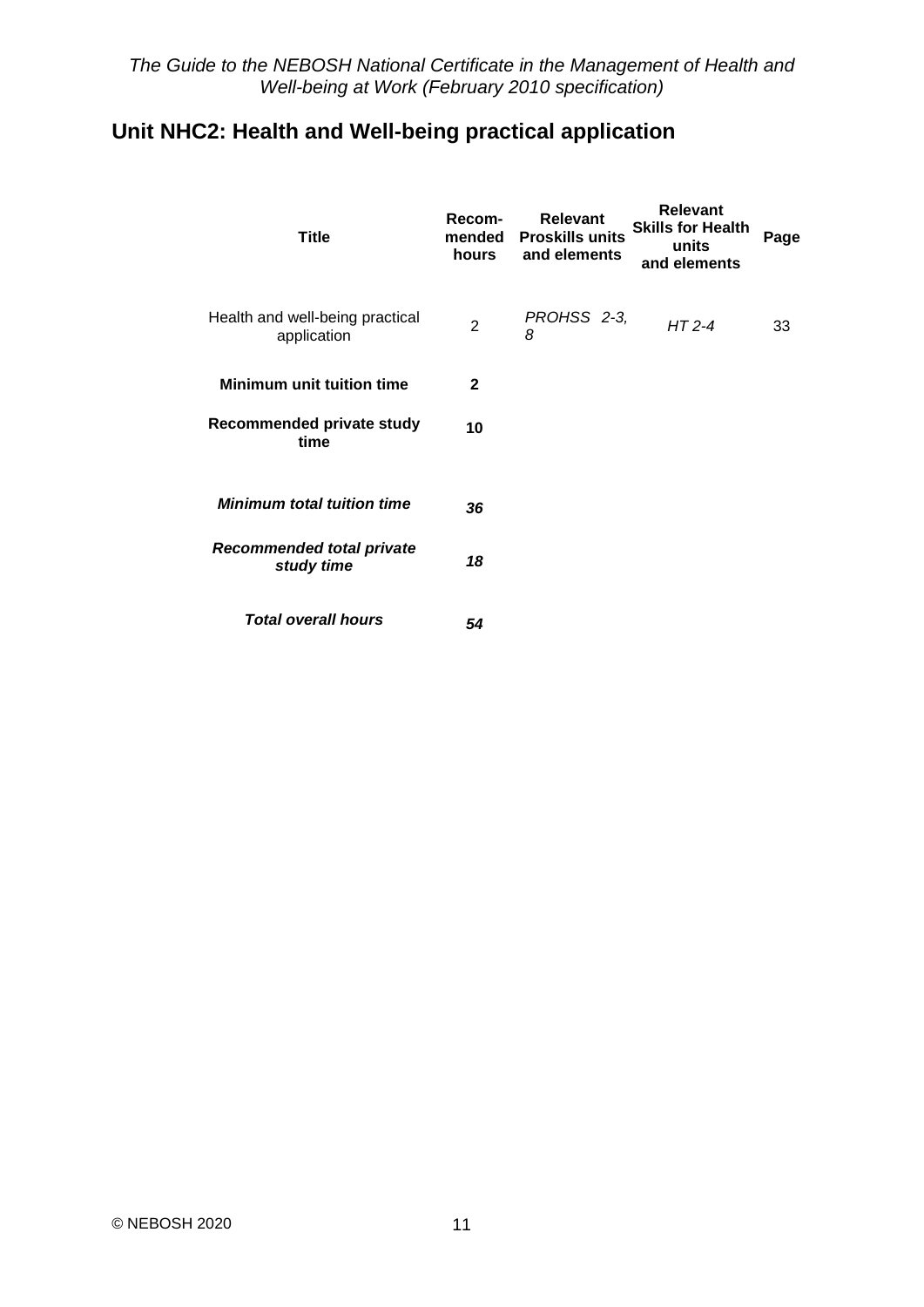# <span id="page-15-0"></span>**4.1 Unit NHC1: Managing Health and Well-being in the Workplace**

# <span id="page-15-1"></span>**Element 1: Introduction to workplace health**

## **Learning outcomes**

On completion of this element, students should be able to demonstrate an understanding of the content through the application of knowledge to familiar and unfamiliar situations. In particular they should be able to:

- 1.1 Outline the scope and nature of health and well-being at work
- 1.2 Outline the benefits of maintaining and promoting the health of the working population
- 1.3 Outline the role and benefits of effective management in workplace health.

## **Content**

#### **1.1 Scope and nature of health, work and well-being at work**

- The extent of formally reported and self-reported work related ill-health and disability in the UK
- The meaning and where appropriate distinction between the following terms:
	- health (with reference to definition used by the World Health Organisation)
	- occupational health (with reference to definition used by the International Labour Organisation)
	- well-being (for example that used by the Economic and Social Research Council (ESRC).

Delivery advice: It should be stressed that any definitions of health are very subjective and are often subject to individual feelings and experiences. Health in particular is not merely an absence of disease. Well-being is a particularly poorly defined term and is often linked to feelings of happiness, fulfilment and life satisfaction. On occasions the meanings of health and well-being can clash in that a person can do something which makes them happy but is intrinsically unhealthy, eg, smoking.

#### **1.2 Benefits of maintaining and promoting the health of the working population**

- The benefits of building the business case for maintaining and promoting the health of the working population with specific reference to Dame Carol Black's Review of the Health of Britain's working age population "Working for a Healthier Tomorrow"
- Current issues which are increasing the significance of health and well-being at work such as: corporate social responsibility; the "ageing workforce"; increasing numbers of migrant workers; increasing economic significance of service industries; recognition by individuals and the media of the importance of health and work-life balance
- Reducing the costs to business of work-related and non-work related ill-health; insured and uninsured costs; employers' liability insurance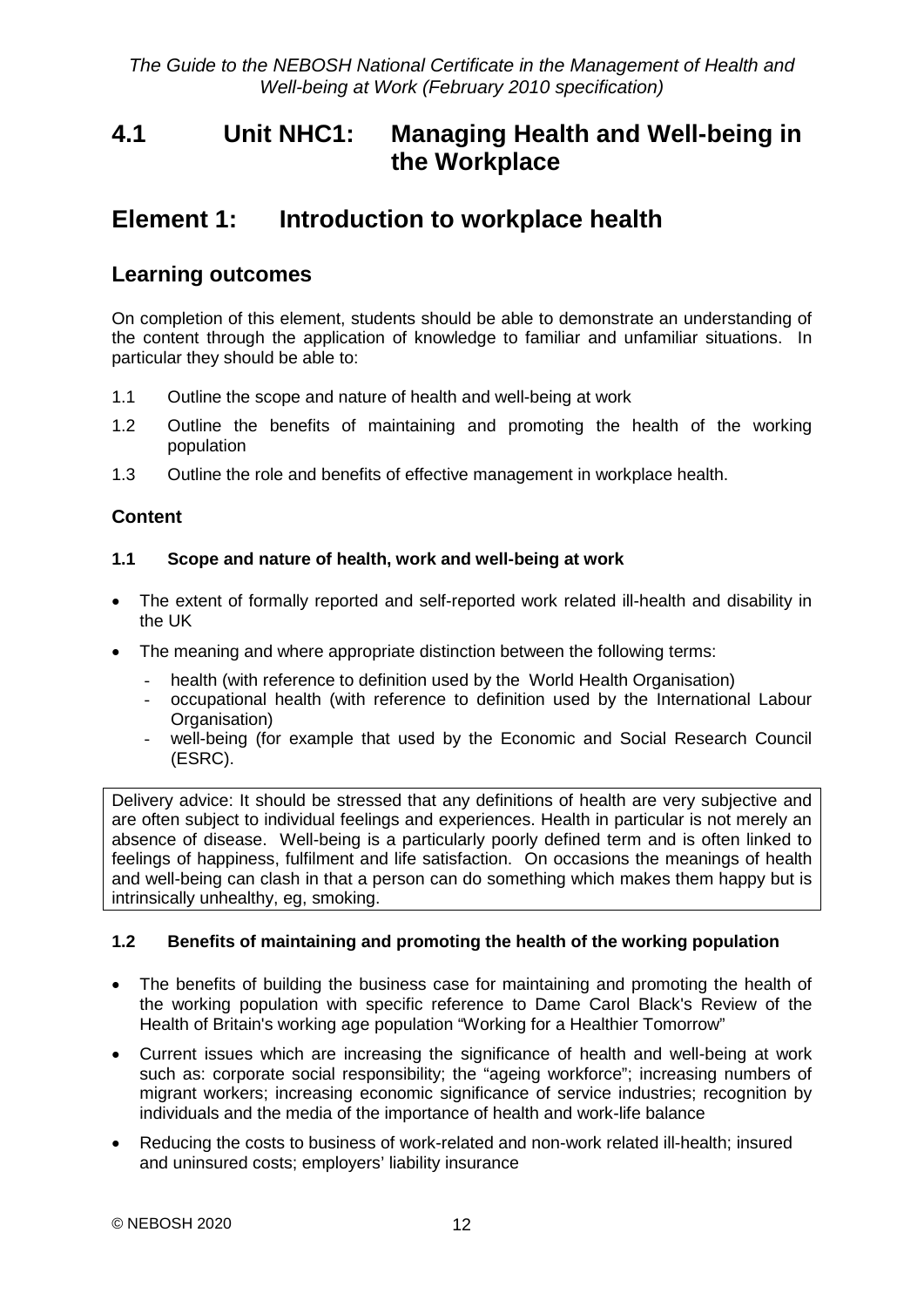- Reduced absenteeism; reduction in staff turnover, leading to increased skill retention, a reduction in recruitment and training costs; sustained staff morale leading to greater workplace engagement, which in turn drives increased productivity; seen as a caring employer
- The consequences of and reasons for the lack of early interventions in the management of an individual off sick from work, eg, lack of access to occupational health support in primary care
- Implications to the wider community including to individuals, the government and society from work related ill-health, disability and worklessness including reducing the moral, social and economic cost of sickness absence, incapacity and worklessness and the link between worklessness and other societal problems, eg, child poverty
- Meeting legal obligations under health and safety and disability discrimination law
- The role of health and well-being at work in systems which promote business improvement: eg, Investors in People.

#### **1.3 Role and benefits of effective management in workplace health**

• The role and benefits of planning and organising the management of health and wellbeing within a formal management system, and integrating it within the organisation's general management arrangements.

#### *Recommended tuition time not less than 2 hours*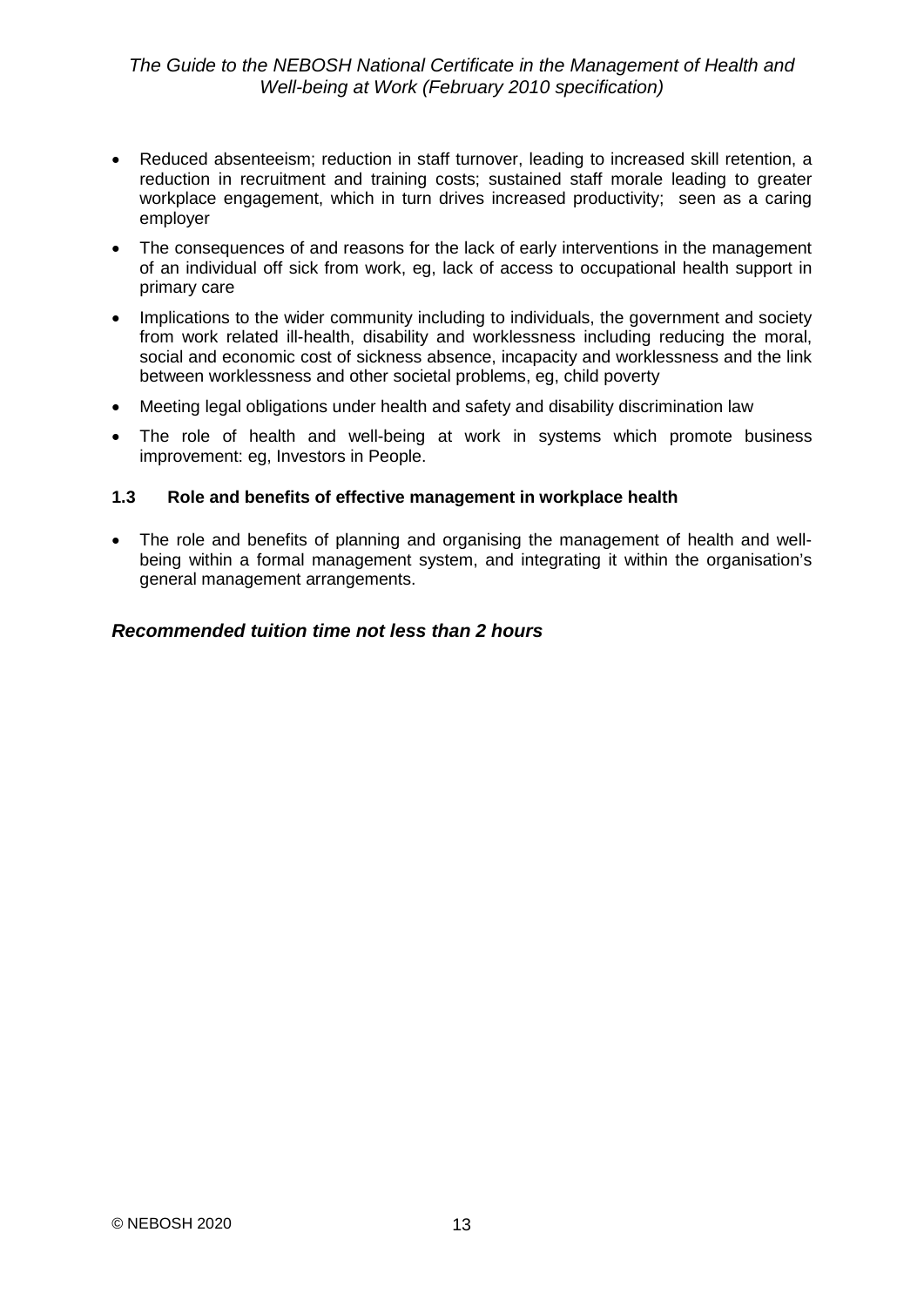# <span id="page-17-0"></span>**Element 2: Effects of health on work**

## **Learning outcomes**

On completion of this element, students should be able to demonstrate an understanding of the content through the application of knowledge to familiar and unfamiliar situations. In particular they should be able to:

- 2.1 Describe the effects of health on work
- 2.2 Outline the role of pre-employment screening and fitness to work standards
- 2.3 Outline the requirements of the Equality Act 2010 in relation to fitness for work
- 2.4 Outline the potential impact of substance misuse in the workplace.

## **Content**

#### **2.1 The effects of health on work**

- The possible effects of ill-health on a person's ability and performance at work
- The UK prevalence and possible effects on work performance of long term health conditions in the working population, eg, diabetes, epilepsy, coronary heart disease, cancer, mental ill-health, etc
- Gender specific health issues, eg, pregnancy.

### **2.2 Pre-employment screening and fitness to work standards**

- The meaning of fitness to work standards
- Role and benefit of relevant pre-placement assessment (pre-employment screening) in setting and judging fitness to work standards
- Understanding by employers that normally most jobs do not require an employee to be "100% fit"
- Occupations requiring specific fitness standards and why these are necessary, eg, professional drivers
- Setting fitness to work standards that are non-discriminatory linking to element 2.3.

### **2.3 Equality Act and fitness for work**

- The meaning of disability and its relationship to capability, impairment and capacity for work with reference to the Equality Act
- What may constitute a reasonable adjustment
- Relationship between health and safety and disability legislation including the need to protect the health and safety of others
- Risk assessment, taking account of disability.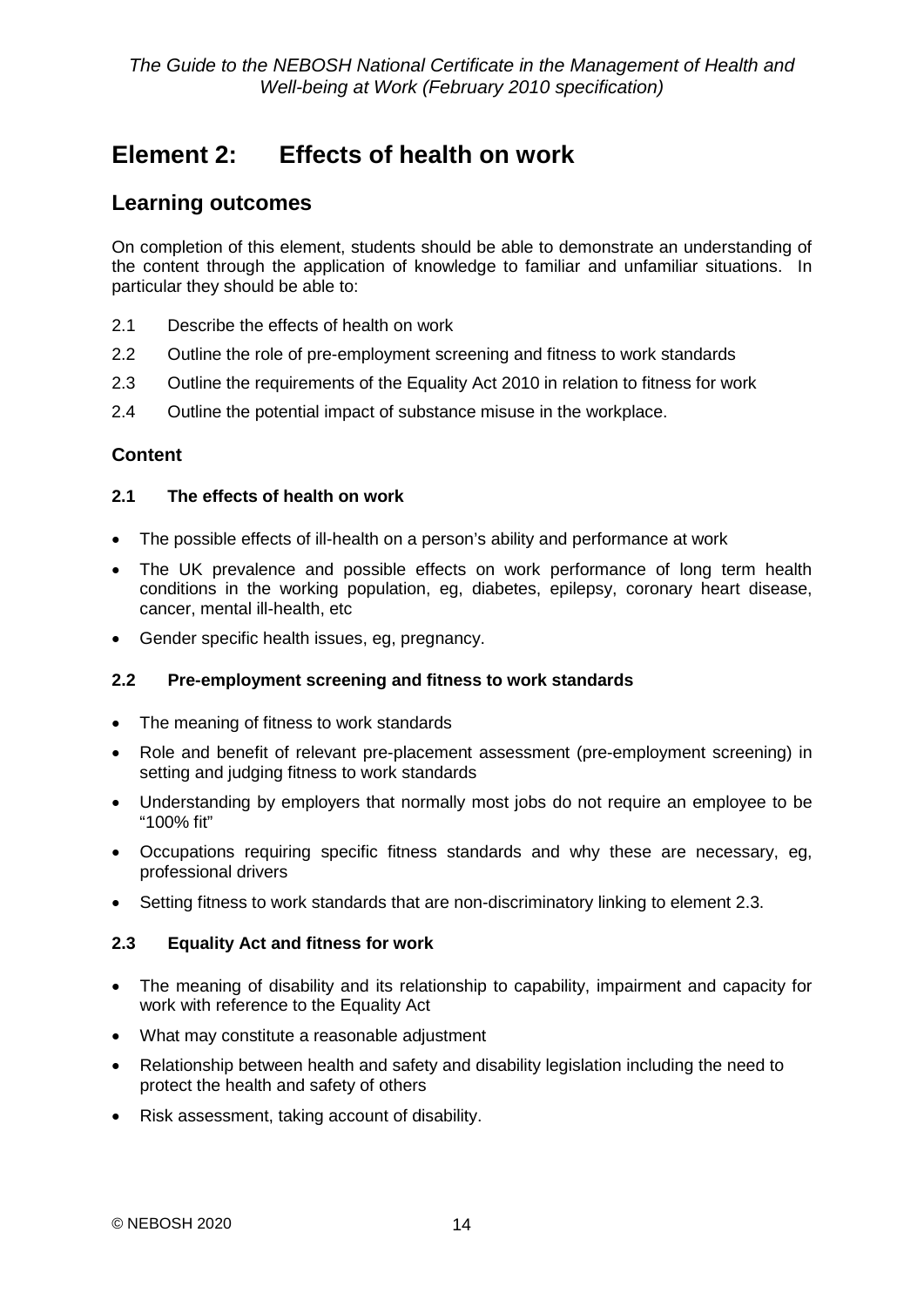#### **2.4 The potential impact of substance misuse in the workplace**

- Legal requirements on employers, particularly the Misuse of Drugs Act, 1971, Section 8
- The role and benefits of a substance misuse policy and disciplinary procedures
- The main substances likely to be misused and the effects on the individual, to include alcohol, prescribed medication and illegal drugs
- The effects on other members of the workforce and the possible reluctance to report misuse
- Looking for signs of substance misuse which might include changes to individual behaviour and evidence of drug paraphernalia in the workplace.
- Requirement for risk assessment to include substance misuse
- The role of drug and alcohol testing in the workplace and managing the results of tests
- Facilitating the care, treatment and support of workers with substance misuse problems.

### *Recommended tuition time not less than 5 hours*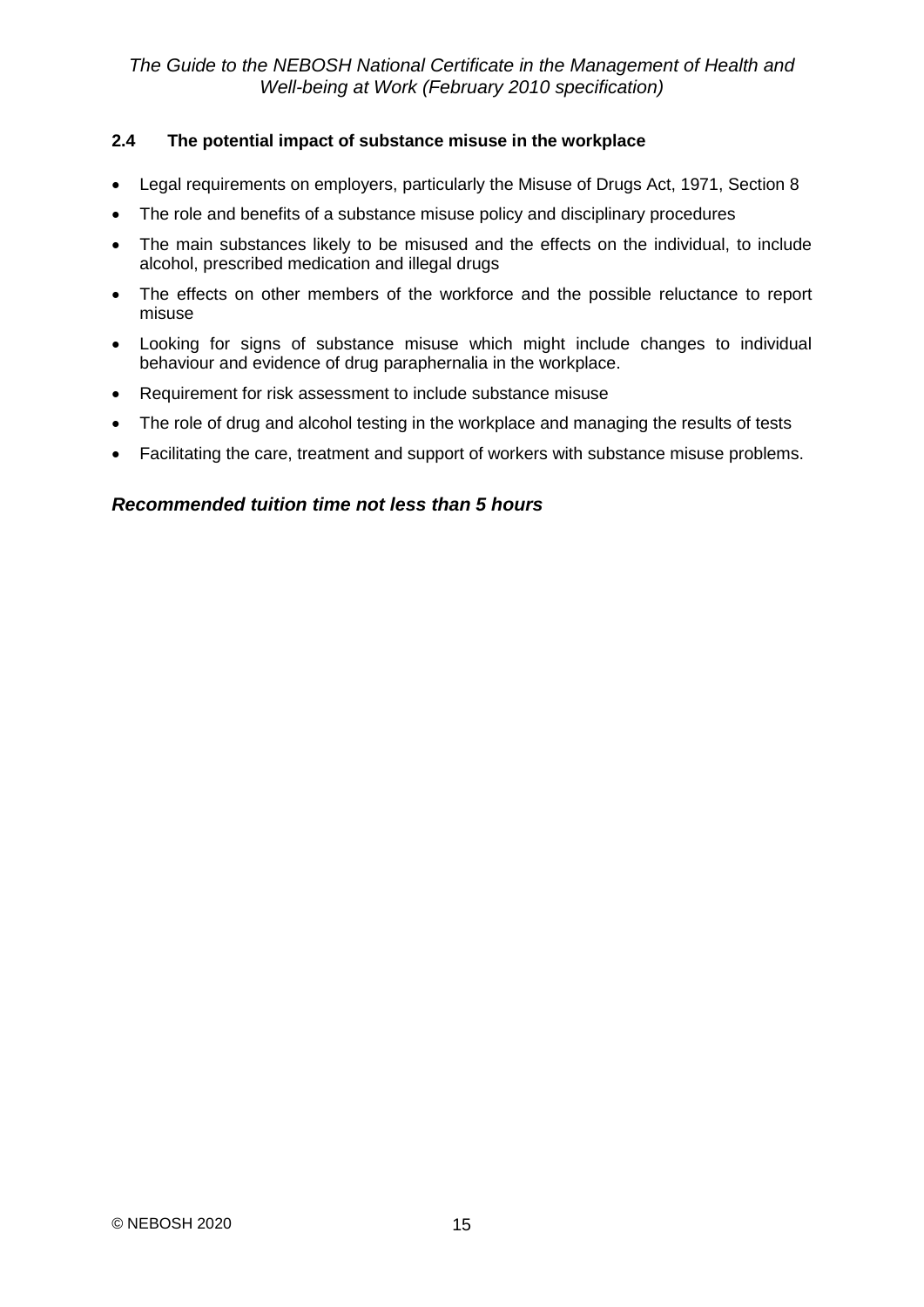# <span id="page-19-0"></span>**Element 3: Effects of work on health**

## **Learning outcomes**

On completion of this element, students should be able to demonstrate an understanding of the content through the application of knowledge to familiar and unfamiliar situations. In particular they should be able to:

- 3.1 Identify the scope and nature of possible detrimental effects of work on health
- 3.2 Identify emerging workplace health risks which may have an increasing significance in the future
- 3.3 Outline the positive benefits of work on health
- 3.4 Outline how patterns of work can affect health and what control measures can be adopted
- 3.5 Outline the role and function of health surveillance
- 3.6 Outline the procedure for formal reporting of diagnosed occupational diseases
- 3.7 Identify the role and benefits of exposure monitoring to hazardous agents
- 3.8 Outline what may constitute a healthy working environment.

## **Content**

#### **3.1 Scope and nature of possible detrimental effects of work on health**

- The causes and effects on health and performance and the management of:
	- occupational hearing loss<br>- hand-arm and whole body
	- hand-arm and whole body vibration syndrome
	- occupational skin disease ie irritant contact and allergic dermatitis
	- occupational lung disease ie asbestos related disease, legionellosis, work-related chronic obstructive pulmonary disease and occupational asthma
	- occupational cancer
	- blood borne viruses ie HIV, hepatitis.

Delivery advice – This list was chosen to represent the most prevalent work-related ill-health issues. Need to mention that mental ill-health and musculoskeletal disorders (MSDs) are the biggest causes of sickness absence but that these are dealt with in separate elements.

#### **3.2 Emerging workplace health risks**

• The benefits of being aware of and planning for potentially significant emerging health issues such as norovirus, pandemic flu, TB.

### **3.3 Positive benefits of work on health**

- Benefits to an individual's health through work:
	- to the individual both physically and psycho-socially
	- aid to rehabilitation
	- negative effects of unemployment
- Characteristics of what constitutes "good work".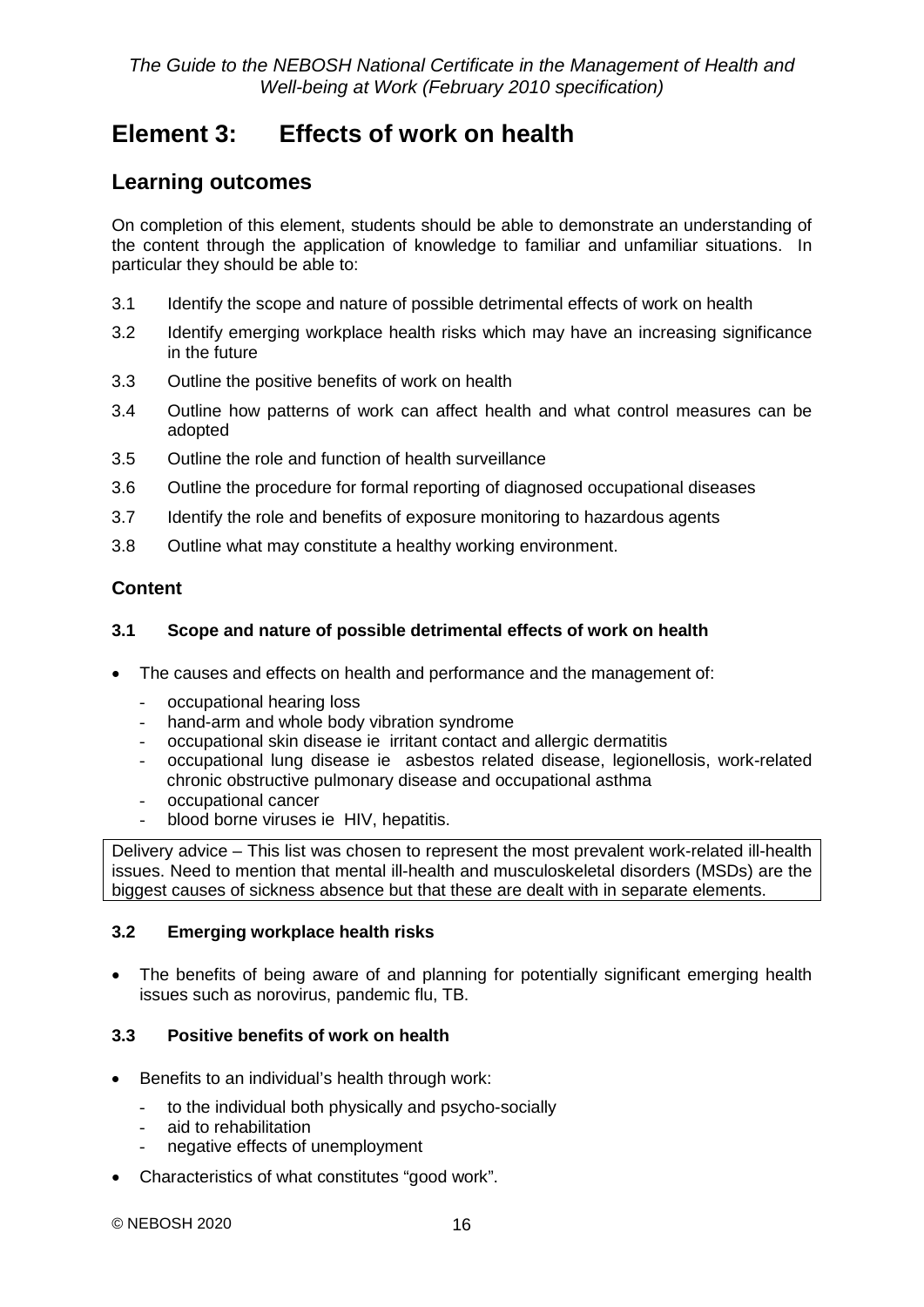### **3.4 Patterns of work**

- Potential effects on physical and mental health from shift work, night working, extended hours of work, part-time and remote working
- Scope and application of the main implications of the Working Time Regulations 1998, in particular the need for rest breaks, daily rest, weekly rest and the inclusion of special requirements for at risk groups, eg, night workers.

## **3.5 The role and function of health surveillance**

- Role and benefits of health surveillance including biological monitoring
- Common types of health surveillance and links to specific legislative requirement, eg, workers potentially exposed to high levels of noise
- Difference between health surveillance and non-statutory health screening, eg, lifestyle questionnaires
- Role of policies and procedures in the management of health surveillance
- How organisations deal with adverse effects identified during health surveillance and its relationship to fitness for work including the need for managers to work with and be informed by occupational health to improve the situation.

## **3.6 Reporting of diagnosed occupational diseases**

• The procedure for formal reporting of diagnosed occupational diseases whether conducted by organisational management or by occupational health support.

### **3.7 The role and benefits of monitoring exposure to hazardous agents**

• The role of and the benefits to organisations of environmental monitoring, eg, hazardous substances, noise, etc.

### **3.8 Healthy working environment**

- The factors which might constitute a "healthy working environment", such as:
	- access to drinking water
	- ventilation
	- rest facilities
	- cleanliness and housekeeping
	- temperature
	- lighting
	- furniture, layout, decoration
- The benefits of designing working environments with health in mind.

### *Recommended tuition time not less than 6 hours*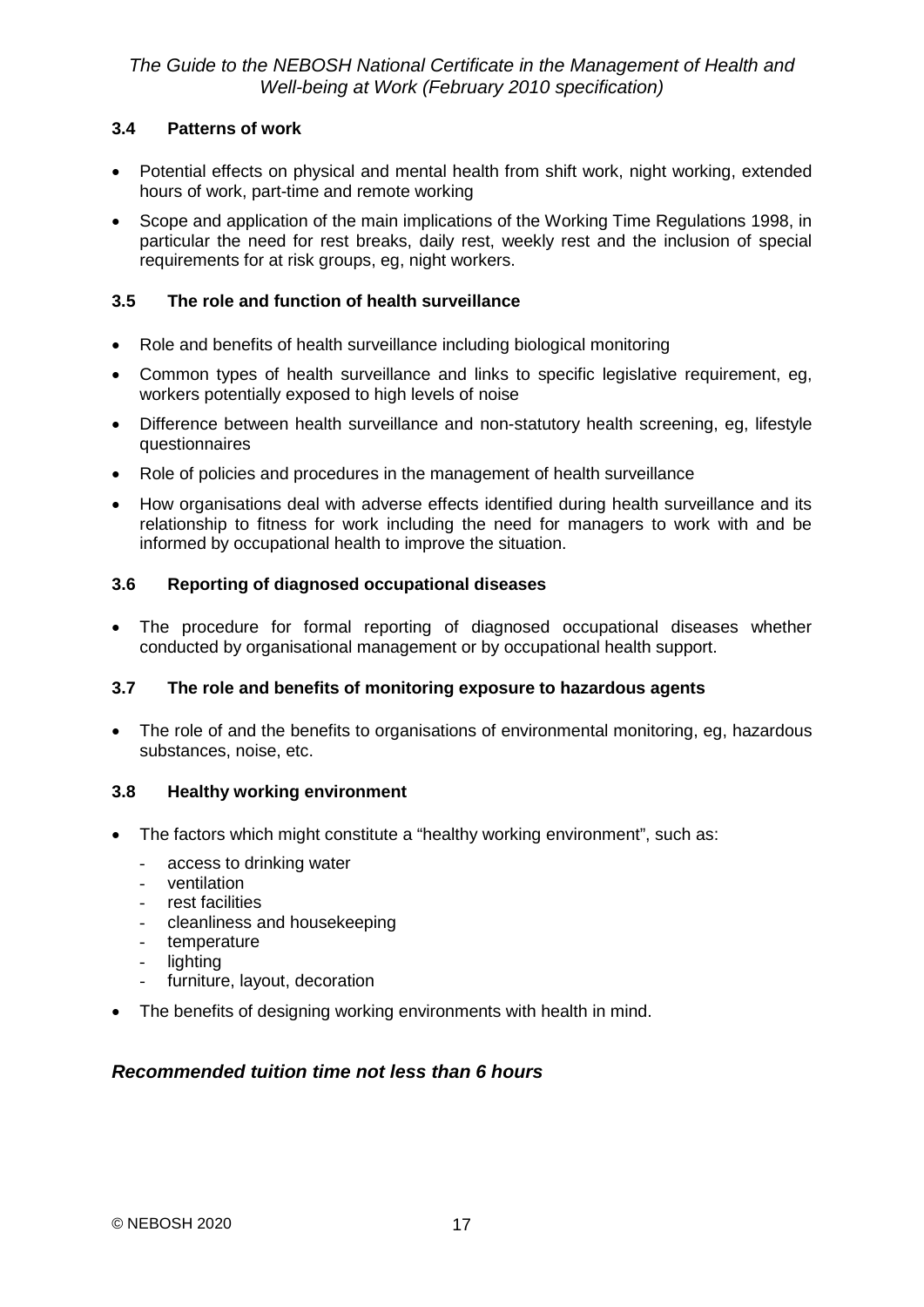# <span id="page-21-0"></span>**Element 4: Management of attendance**

## **Learning outcomes**

On completion of this element, students should be able to demonstrate an understanding of the content through the application of knowledge to familiar and unfamiliar situations. In particular they should be able to:

- 4.1 Identity the main causes and types of sickness absence within organisations
- 4.2 Outline the role and responsibilities of the health professionals, line-manager, human resources and the employee in the management of absence
- 4.3 Outline effective techniques for the management of short and long term sickness absence and return to work
- 4.4 Outline the principles and benefits of vocational rehabilitation including the role of outside support agencies.

### **Content**

#### **4.1 Main causes and types of sickness absence within organisations**

- Characteristics of absence:
	- unauthorised absence or persistent lateness
	- authorised absences
	- short term frequent absence
	- long term absence
- Main causes of sickness absence for manual and non-manual workers
- Classification of absence into planned and unplanned
- The effects on employees health of long term absence from work
- Cost implications of absence to the organisation and employees
- Effect on employees who may have to cover for other employee's absence.

#### **4.2 Role and responsibilities of the health professionals, line-managers, human resources, and the employee in the management of absence**

- Role of the General Practitioners (GPs) and the benefits to the employer and employee of close liaison with the GP
- Role and status of the "Fit Note" and how they can be used and if necessary questioned by employers
- The information that should be provided to and can be requested from the GP (with consent). Examples include:
	- explanation that the employer would like to help the employee get back to work as soon as possible
	- summarising the employee's duties
	- paying attention to things such as job demands, the work environment
	- working time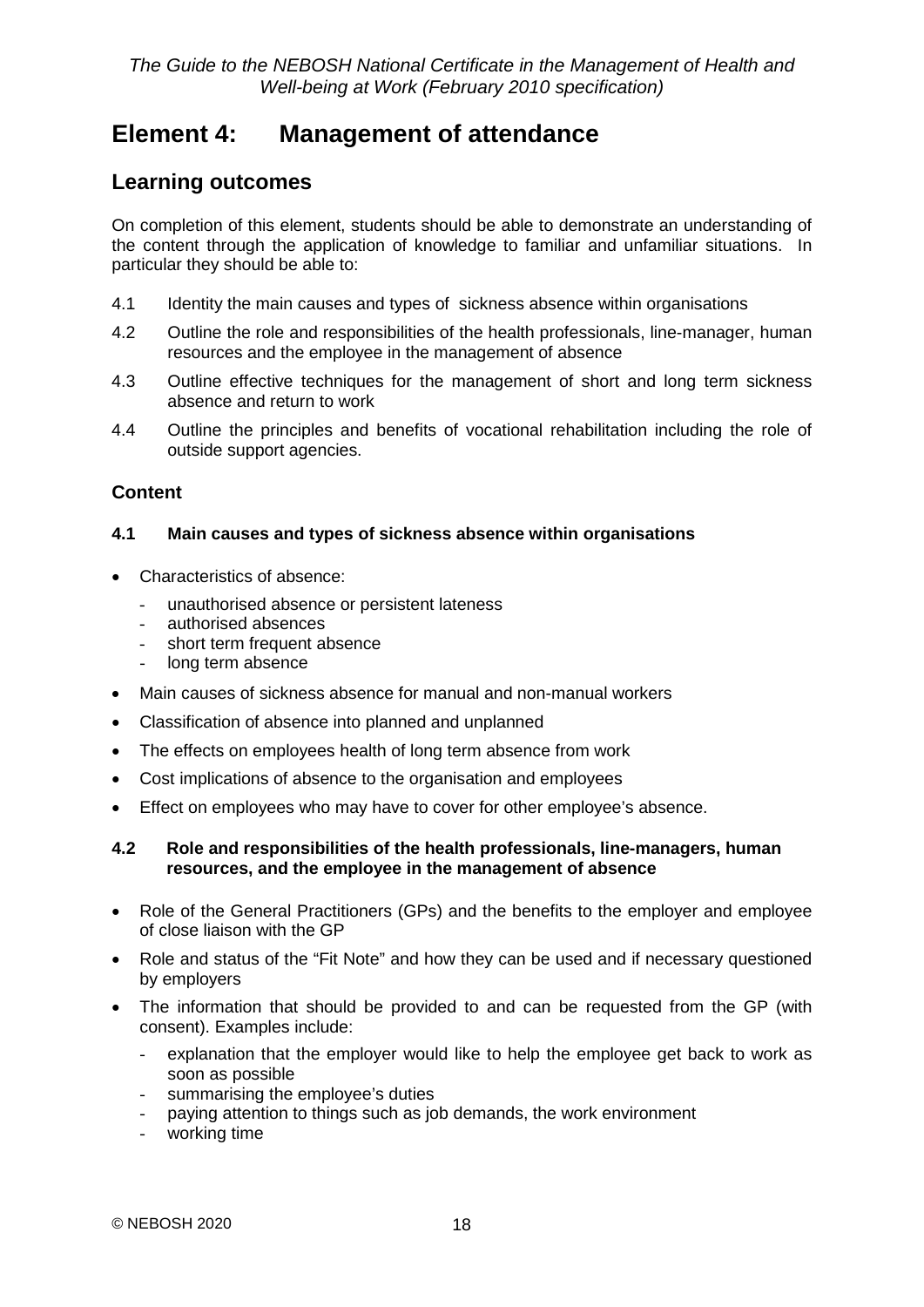- travel, and whether the employee is a lone worker
- asking the GP questions about the employee's fitness to do their current job
- what the employee can and can't do and, if appropriate, how long their disability or medical condition might last; suggest a range of rehabilitation measures.
- Role of occupational health and other practitioners in case management which is sensitive to individual cases and circumstances; assessing fitness for work; reports to management and dealing with medico-legal issues
- Role of human resources in the co-ordination of the sickness absence management process, recording, analysing of absence and liaison with health professionals, managers and employees
- The role of and importance of both co-operation and participation by line manager and employee and operation of the agreed system by all parties
- The need to train employees particularly line managers on the agreed absence management system and in soft skills such as interviewing technique for return to work interviews
- The importance of consultation, communication and assessing the effectiveness of the arrangements
- The importance of involving and consulting with employee representatives
- The role and function of investigating cases of work-related ill-health
- The meaning and scope of "health records", the importance of confidentiality
- Action to take if employee does not give consent.

#### **4.3 The management of short and long term sickness absence and return to work**

- Effective management of absence with specific reference to the ACAS/HSE/CIPD Absence Management Tool [\(http://www.cipd.co.uk/hr-resources/practical-tools/absence](http://www.cipd.co.uk/hr-resources/practical-tools/absence-management.aspx)[management.aspx\)](http://www.cipd.co.uk/hr-resources/practical-tools/absence-management.aspx)
- Sickness absence recording and monitoring: benefits of recording and monitoring sickness absence, use of absence measurement techniques:
	- lost time rate
	- frequency rate
	- Bradford factor.
- Absence policies: the role and benefits of clear policies and procedures for the management of ill-health and absence. the general contents of an absence management policy; namely:
	- providing details of contractual sick pay terms (if any) and its relationship to statutory sick pay
	- the process employees must follow if taking time off sick including notification arrangements
	- after how many days employees need a self-certification form
	- when they require a Fit-Note from the General Practitioner (GP)
	- mentioning that the organisation reserves the right to require employees to attend a medical examination and with consent to request a medical report from the employee's doctor
	- provisions for return-to-work interviews.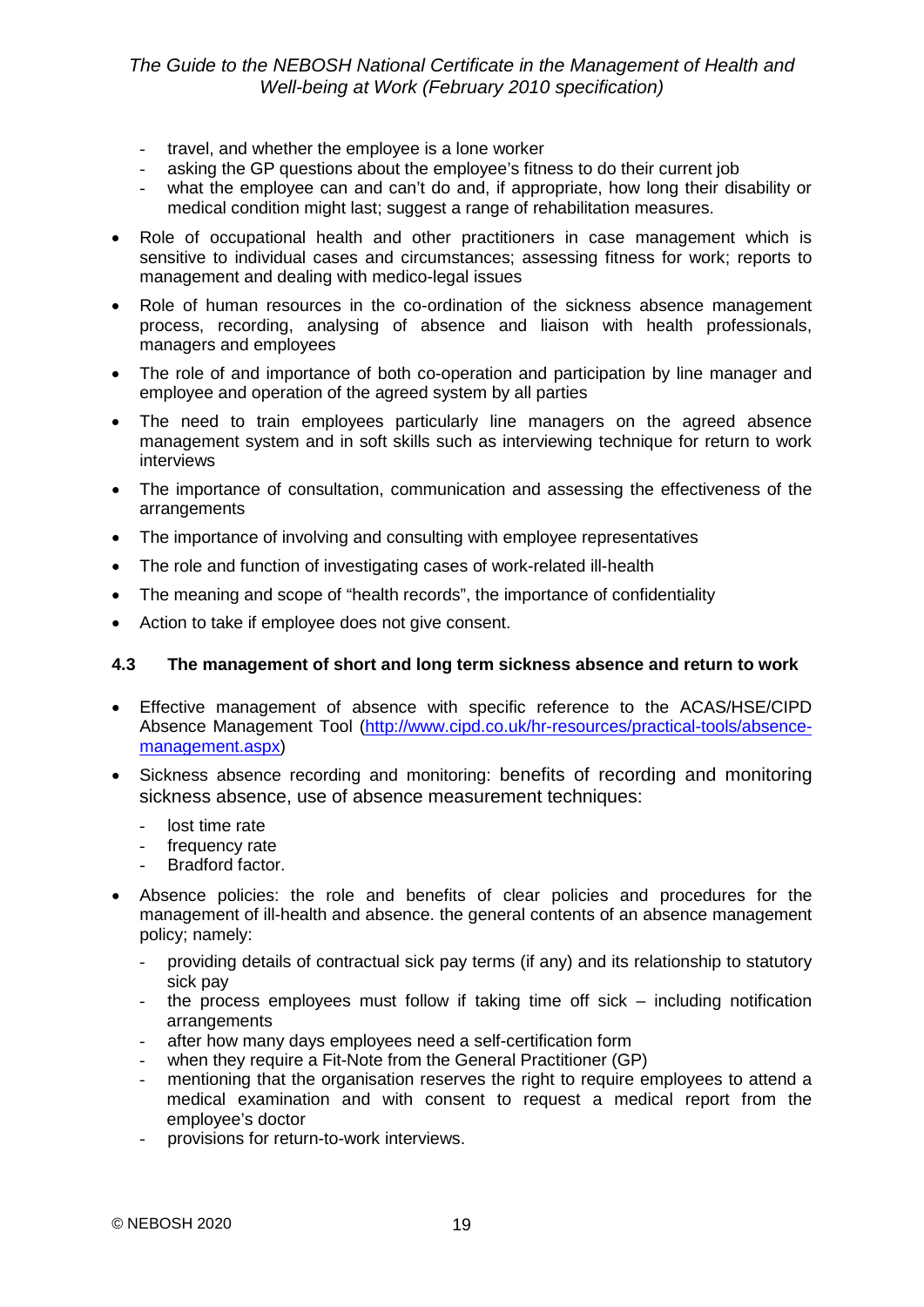- Managing short term absence. Effective interventions may include:
	- a proactive application of the policy
	- return to work interviews to establish real reasons for absence
	- clear procedures to deal with unacceptable absence levels and/or breach of the policy
	- use of trigger mechanisms, eg, Bradford Factor to review attendance
	- early intervention and involvement of occupational health professionals.
- Managing long term absence:
	- overlaps with managing short term absences on a proactive application of the policy return to work interviews and the involvement of occupational health professionals
	- identify someone who is suitably trained and impartial to undertake initial enquiries (ideally between 2-6 weeks) with an employee who is experiencing long-term sickness absence or recurring short or long term sickness absence
	- keeping in contact with the individual which is normally undertaken by the manager unless there is conflict/ struggle to remain impartial or the employee requests to liaise with someone else
	- flexibility and where necessary restricting sick pay
	- if necessary, arrange for a more detailed assessment by relevant specialist/s. This could be coordinated by a suitably trained case worker/s
	- coordinate and support any health, occupational or rehabilitation interventions
	- change to work patterns or environment whether temporary or permanent (reasonable adjustment).

#### **4.4 The principles and benefits of vocational rehabilitation**

- Meaning of vocational rehabilitation
- Benefits of vocational rehabilitation within the context of the employee and the employer
- The basic principles of the bio-psychosocial model and how it relates to the health of individuals
- The role that overcoming any barriers to ensure that rehabilitation of the individual is effective
- Role of agencies that can support the employers and employees, eg, primary care (condition management), JobCentre Plus, Access to Work, etc, either with free or charged for services.

#### *Recommended tuition time not less than 7 hours*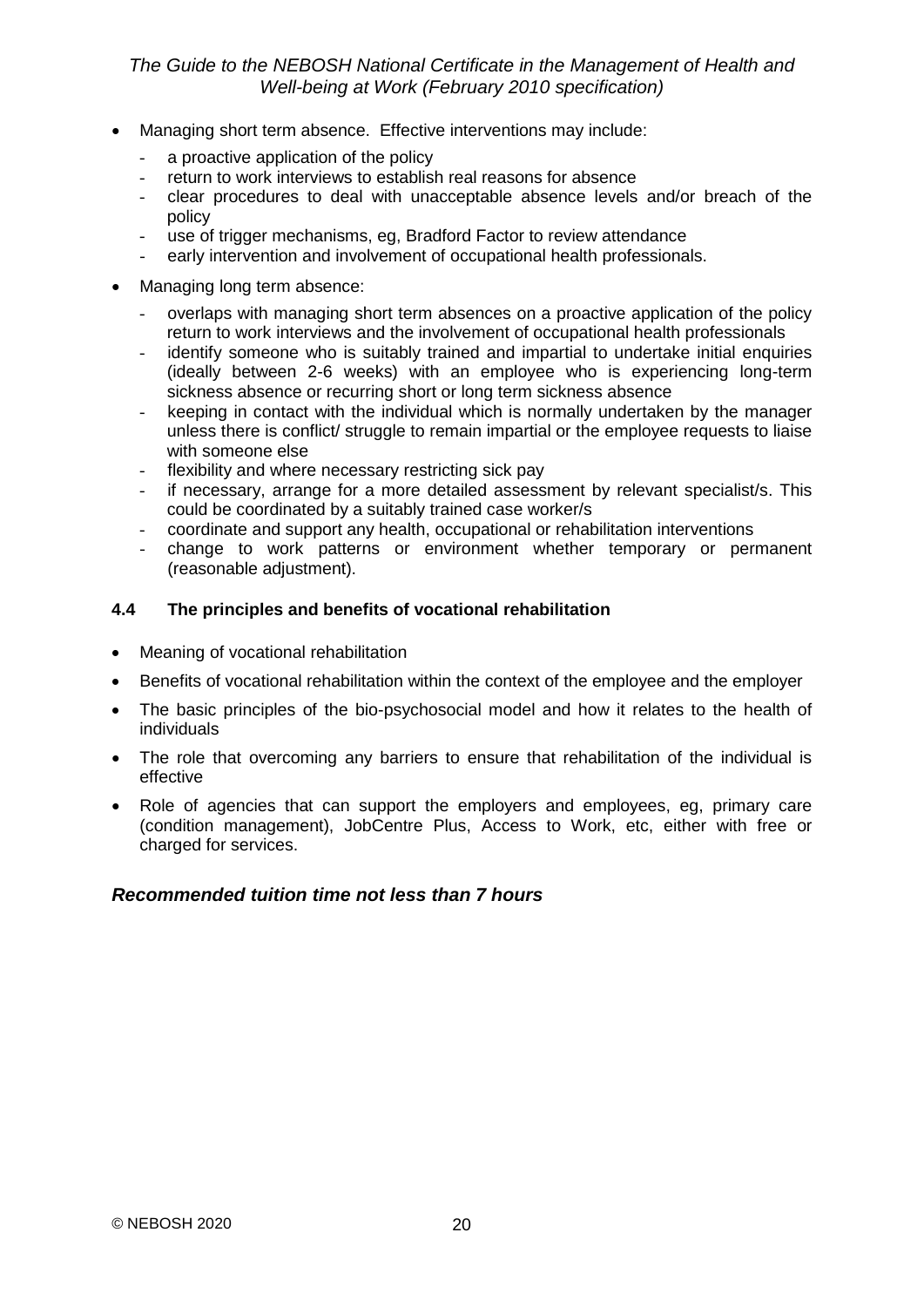# <span id="page-24-0"></span>**Element 5: Mental health at work**

## **Learning outcomes**

On completion of this element, students should be able to demonstrate an understanding of the content through the application of knowledge to familiar and unfamiliar situations. In particular they should be able to:

- 5.1 Outline the common types of mental health disorders
- 5.2 Outline the principles of managing and supporting individuals with mental health problems
- 5.3 Explain the effects on employees of stress in the workplace
- 5.4 Outline the role and likely content of a stress management policy
- 5.5 Explain the application and use of the HSE Stress Management Standards in the management and control of stress at work
- 5.6 Outline the role of line management competence in preventing and reducing stress.

## **Content**

### **5.1 Common types of mental health disorders**

- The stigmatisation of individuals with mental health problems
- Recognition that most people with mental health problems can continue to work effectively
- Categorisation of the effects of mental ill-health into "mild to moderate" and "severe and long term"
- The effects on mental health of prolonged absence from work with reference to 4.1
- The incidence of common types of mental ill-health and their effects on the individual's health and behaviour – anxiety and depression which accounts for the vast majority of mental ill-health, other mental health disorders, eg, bi-polar, schizophrenia
- Potential side effects and the impact that medication may have on work, eg, drowsiness if working with machinery.

### **5.2 Managing and supporting individuals with mental health problems**

- Principles of the good management of an individual with mental ill-health in the workplace
- Sources of external support available, eg, occupational health, MIND, SHIFT, Shaw Trust, etc.

### **5.3 The effects on employees of stress in the workplace**

- Meaning of "stress" and its effects on physical and mental health and work performance both short and long term
- Incidence of stress-related sickness absence in the working population
- Causes of stress and the relationship between work and other factors.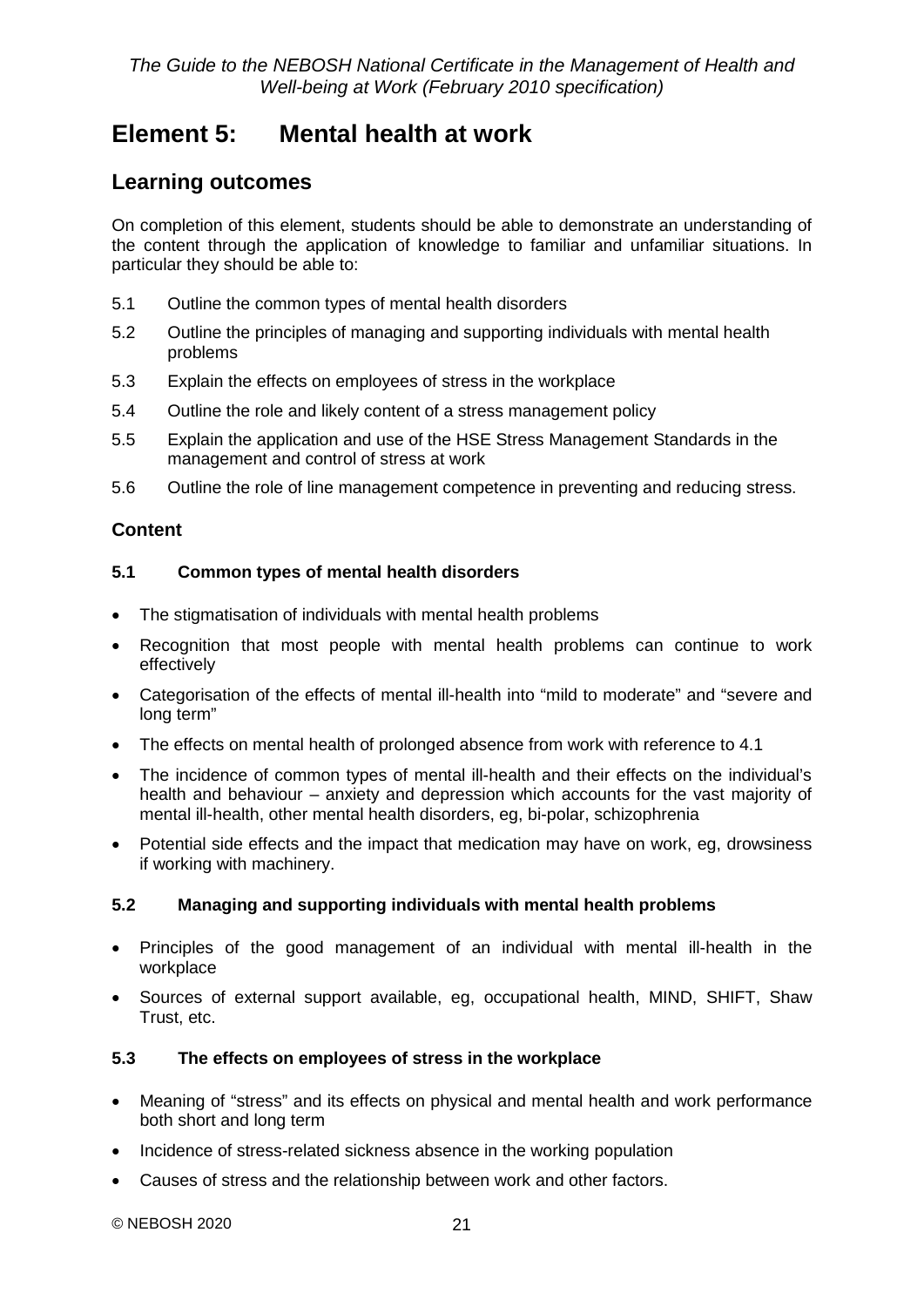#### **5.4 Role and likely content of a stress management policy**

- The role and likely content of a stress management policy:
	- a commitment to protecting the health, safety and welfare of employees, recognising that workplace stress is a health and safety issue
	- the policy will apply to everyone in the company and will detail each employee's responsibilities including that managers are responsible for implementation and the organisation is responsible for providing the necessary resources
	- detail the role of any external support such as occupational health
	- the organisation will identify all workplace stressors and conduct risk assessments to eliminate stress or control the risks from stress. These risk assessment findings must be actioned and should be regularly monitored and reviewed
	- consultation with Trade Union Safety Representatives on all proposed action relating to the prevention of workplace stress
	- provision of training for all managers and supervisory staff in good management practices
	- provision of necessary support programmes such as confidential counselling for staff affected by stress caused by either work or external factors
	- adequate resources to enable managers to implement the company's agreed stress management strategy.

#### **5.5 Application and use of the HSE Stress Management Standards in the management and control of stress at work**

- Requirement to include stress in the risk assessment process
- Primary prevention, ie, identifying and addressing the sources of stress, using the HSE Stress Management Standards, identifying demands, control, support, relationship, role and change factors
- Secondary prevention, ie, increasing the individual's ability to cope with demands and stress, through raising awareness and education
- Tertiary provision of support, ie, counselling, Cognitive Behaviour Therapy (CBT) Employee Assistance Programmes
- The use of techniques to identify stress related issues such as surveys, audits and focus groups; managing the results obtained, implementing improvements and communicating the results.

#### **5.6 Management competence**

• The importance of management competences identified as effective for preventing and reducing stress at work with specific reference to the HSE Line Manager Competency Indicator Tool

### *Recommended Tuition time not less than 5 hours*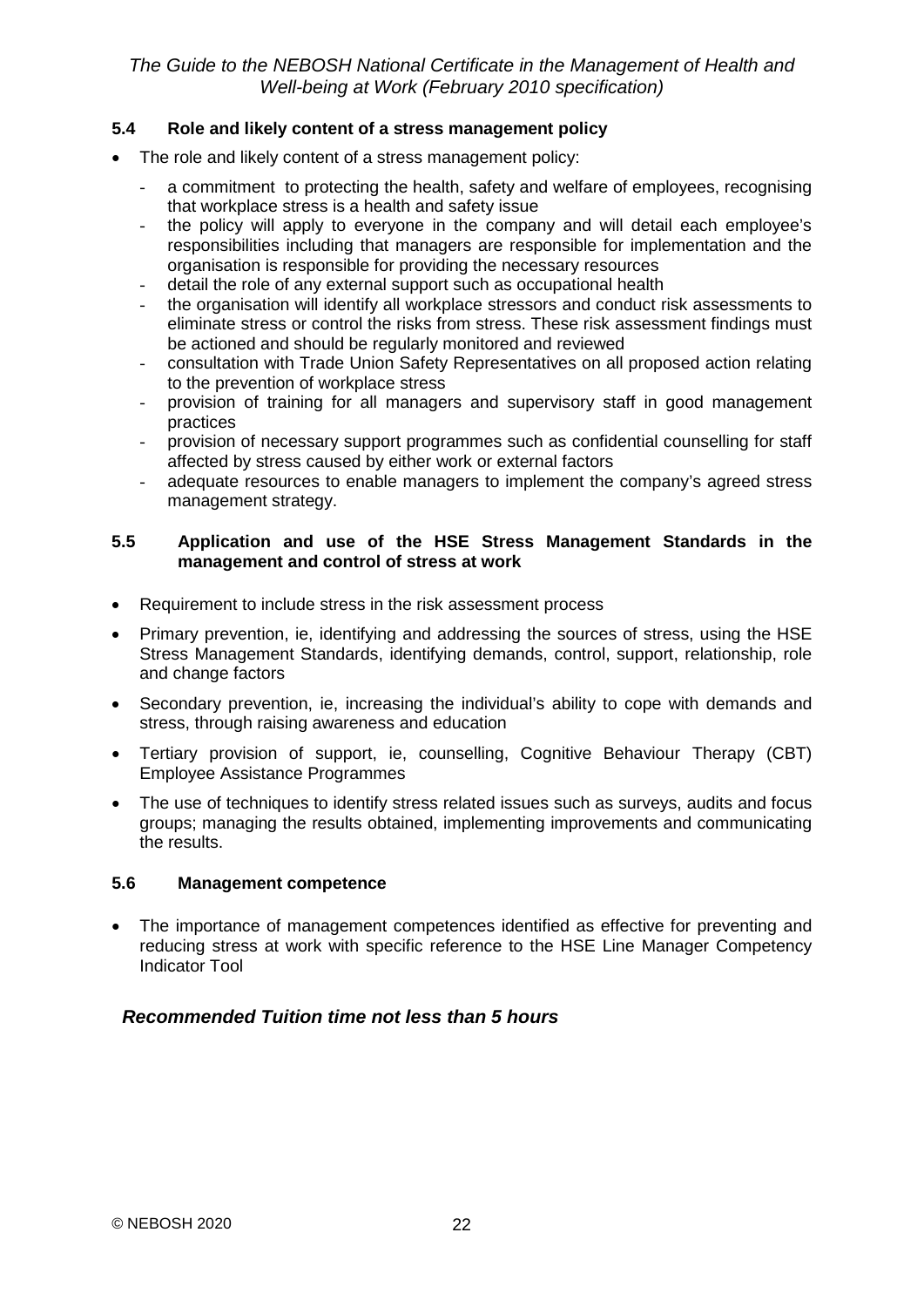# <span id="page-26-0"></span>**Element 6: Management of people with musculoskeletal disorders**

## **Learning outcomes**

On completion of this element, students should be able to demonstrate an understanding of the content through the application of knowledge to familiar and unfamiliar situations. In particular they should be able to:

- 6.1 Outline the main types of musculoskeletal disorders and their effective management and treatment
- 6.2 Identify the principles for the assessment and control of risk of musculoskeletal injury in the workplace.

## **Content**

#### **6.1 Types of musculoskeletal disorders (MSDs)**

- Main types of (work-related) musculoskeletal disorders, their causes and prevalence in the working population:
	- back pain
	- neck and shoulder pain
	- upper limb disorders (tenosynovitis, carpal tunnel syndrome)
	- lower limb disorders
- Effect that non-work related activities may have on MSDs, eg, DIY, sport, hobbies
- The employers role in the effective management and treatment of MSD with specific reference to the benefits of early intervention
- Action that the individual can take to prevent or minimise re-occurrence of MSD, eg, increasing general physical activity.

#### **6.2 Assessment and control of risk of musculoskeletal injury in the workplace**

- The factors which affect the risk of musculoskeletal injury task, load, individual environment, avoiding hazardous manual handling operations and repetitive actions
- Requirement to include MSDs in risk assessments

## *Recommended tuition time not less than 3 hours*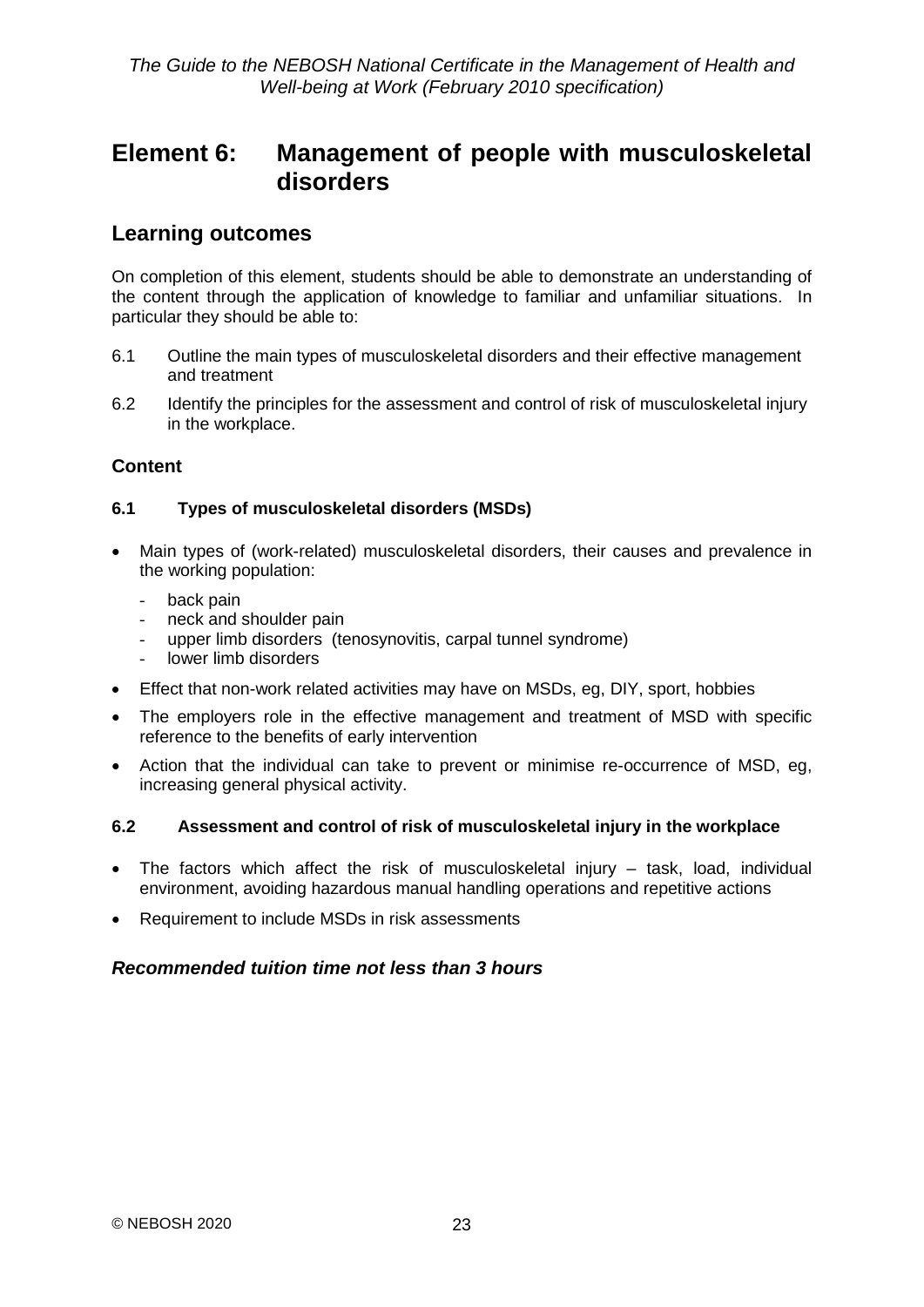# <span id="page-27-0"></span>**Element 7: Workplace health promotion**

## **Learning outcomes**

On completion of this element, students should be able to demonstrate an understanding of the content through the application of knowledge to familiar and unfamiliar situations. In particular they should be able to:

- 7.1 Outline the scope and nature of workplace health promotion
- 7.2 Outline the main factors influencing the health and performance of working age people
- 7.3 Outline the benefits of health promotion in the workplace
- 7.4 Outline the organisational approaches to support the health of the workforce.

## **Content**

#### **7.1 The scope and nature of workplace health promotion**

- Meaning of the term "health promotion" with specific reference to the Ottawa Charter for Health Promotion. WHO, Geneva,1986
- Specific factors which characterise the workplace as a positive setting for health promotion, eg, a "healthy" environment; "health" can be delivered during the working day, a high proportion of working age people, peer support from colleagues, etc.

#### **7.2 The main factors influencing the health and performance of working age people**

- Lifestyle factors, eg, diet, exercise, smoking, alcohol, drugs
- Individual factors, eg, pregnancy, age
- Domestic factors, eg, debt, abuse, caring issues
- Behavioural factors, eg, attitudes to work and health
- Why individuals may wish to make a positive change in their health.

### **7.3 Benefits of health promotion in the workplace**

- Reduced work-related ill-health, sickness absence and benefit costs
- Reduced absenteeism
- Reduced staff turnover
- Increased productivity
- Viewed as a caring employer
- Improvements in morale.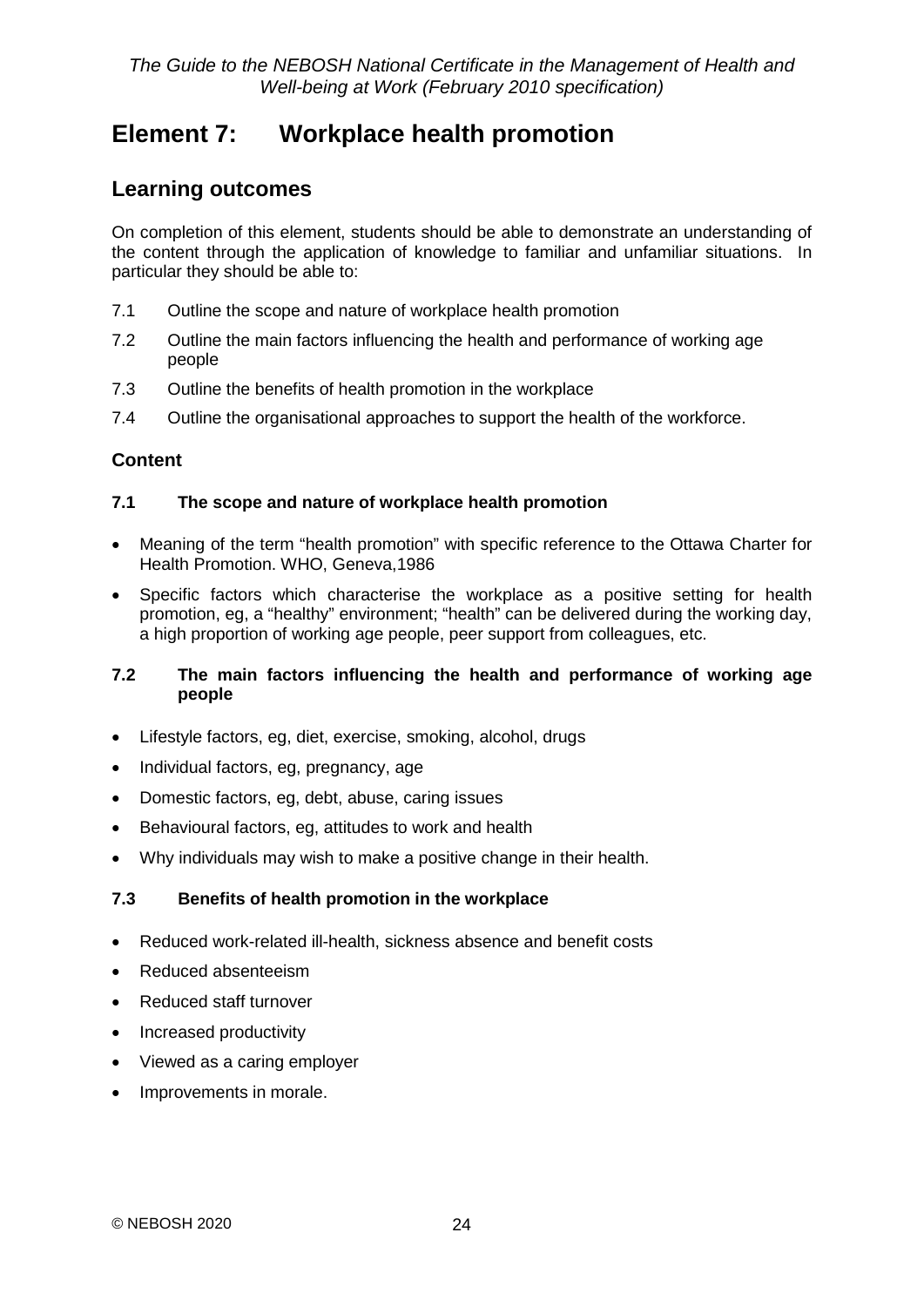#### **7.4 Organisational approaches to support the health of the workforce**

- Creating an organisational culture to support health:
	- influencing senior management and decision makers including the production of a well-being strategy
	- the identification and role of a "health champion"
	- the prioritisation of health interventions based on health needs assessment with reference to 8.1
	- the role of organisational policies to include health, eg, [tobacco,](http://www.healthatwork.org.uk/work/smoking.asp) [alcohol and drugs,](http://www.healthatwork.org.uk/work/alcohol.asp) [healthy eating,](http://www.healthatwork.org.uk/work/eating.asp) [physical activity,](http://www.healthatwork.org.uk/work/physical.asp) [breastfeeding,](http://www.healthatwork.org.uk/work/women.asp) mental health and well-being, etc
- Techniques which promote empowerment of individuals to make change, eg, information campaigns and seminars
- Activities and events, eg, well persons' clinics, immunisation programmes, smoking cessation clinics, etc
- Support for employees, eg, subsidised gym membership, provision of healthy food and drink, shower facilities, opportunities for exercise, debt management, etc.

#### *Recommended tuition time not less than 3 hours*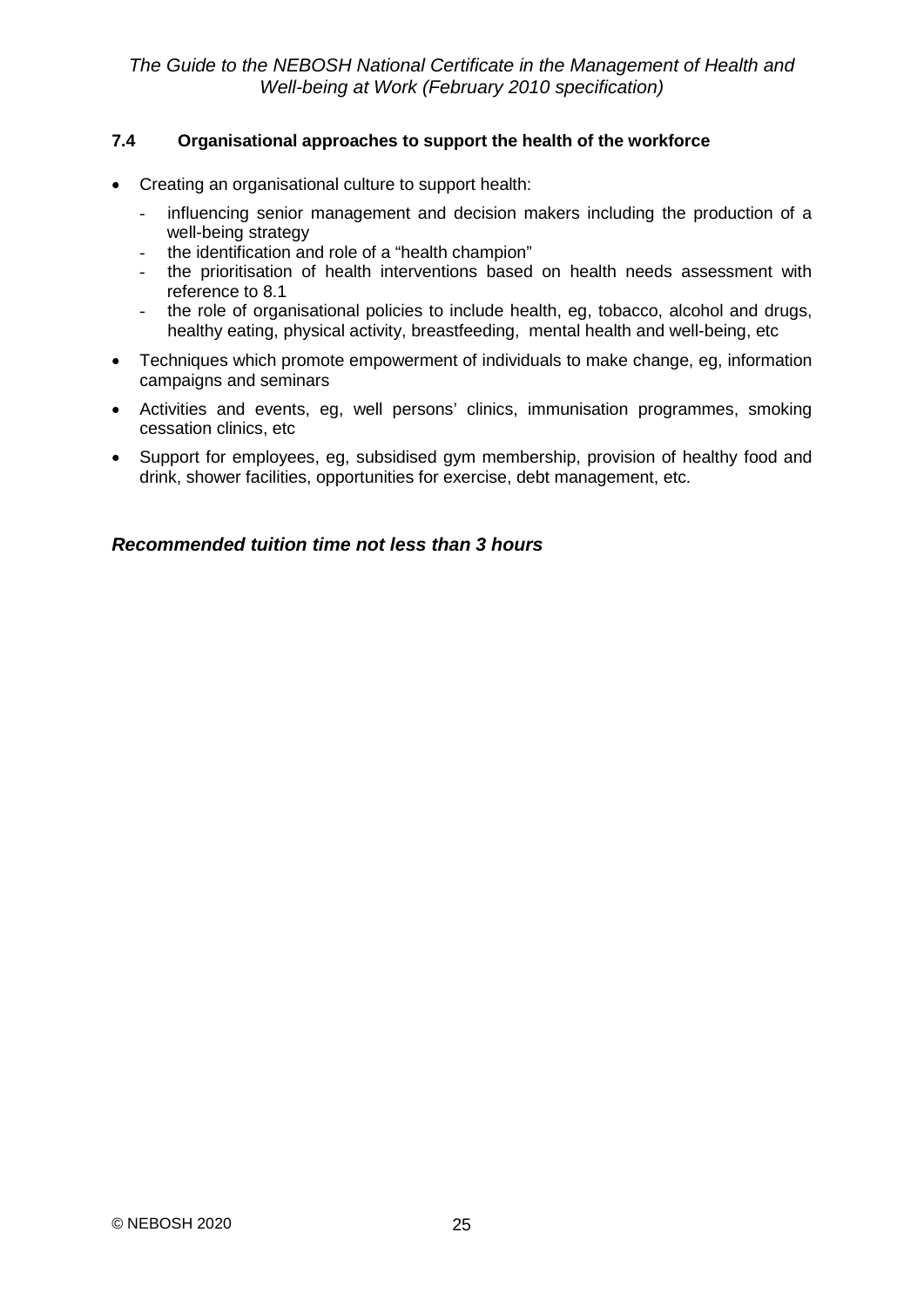# <span id="page-29-0"></span>**Element 8: Workplace health support**

## **Learning outcomes**

On completion of this element, students should be able to demonstrate an understanding of the content through the application of knowledge to familiar and unfamiliar situations. In particular they should be able to:

- 8.1 Explain the main principles in carrying out an occupational health needs assessment
- 8.2 Outline the types of workplace health services which are available to support organisations
- 8.3 Outline the role of the different professionals involved with occupational health provision.

## **Content**

#### **8.1 Main principles in carrying out an occupational health needs assessment**

- Job roles, work processes and their associated potential hazards, links to risk assessment
- Distinction between hazard and risk
- Demands of the job physical and psychological
- Assessing how an individual's health affect the job
- Assessing how work might affect health potential adverse effects on an existing health condition
- Identifying when specific fitness standards are required and why
- Special cases age, pregnancy, disability.

#### **8.2 Workplace health services available to support organisations**

- Applying the findings of the workplace health needs review to determine level and types of services needed (link to 8.1)
- Types of generalist occupational health services; in-house, external, public, private
- Specialist support services, eg, access to work
- The potential role of primary care, particularly in providing health promotion support.
- Resources needed, ie, budgeting for service provision and the business benefit of providing services in excess of the statutory minimum.

#### **8.3 The role of the different professionals involved with occupational health provision**

• The potentially conflicting role of health professionals who work with both the employee and the organisation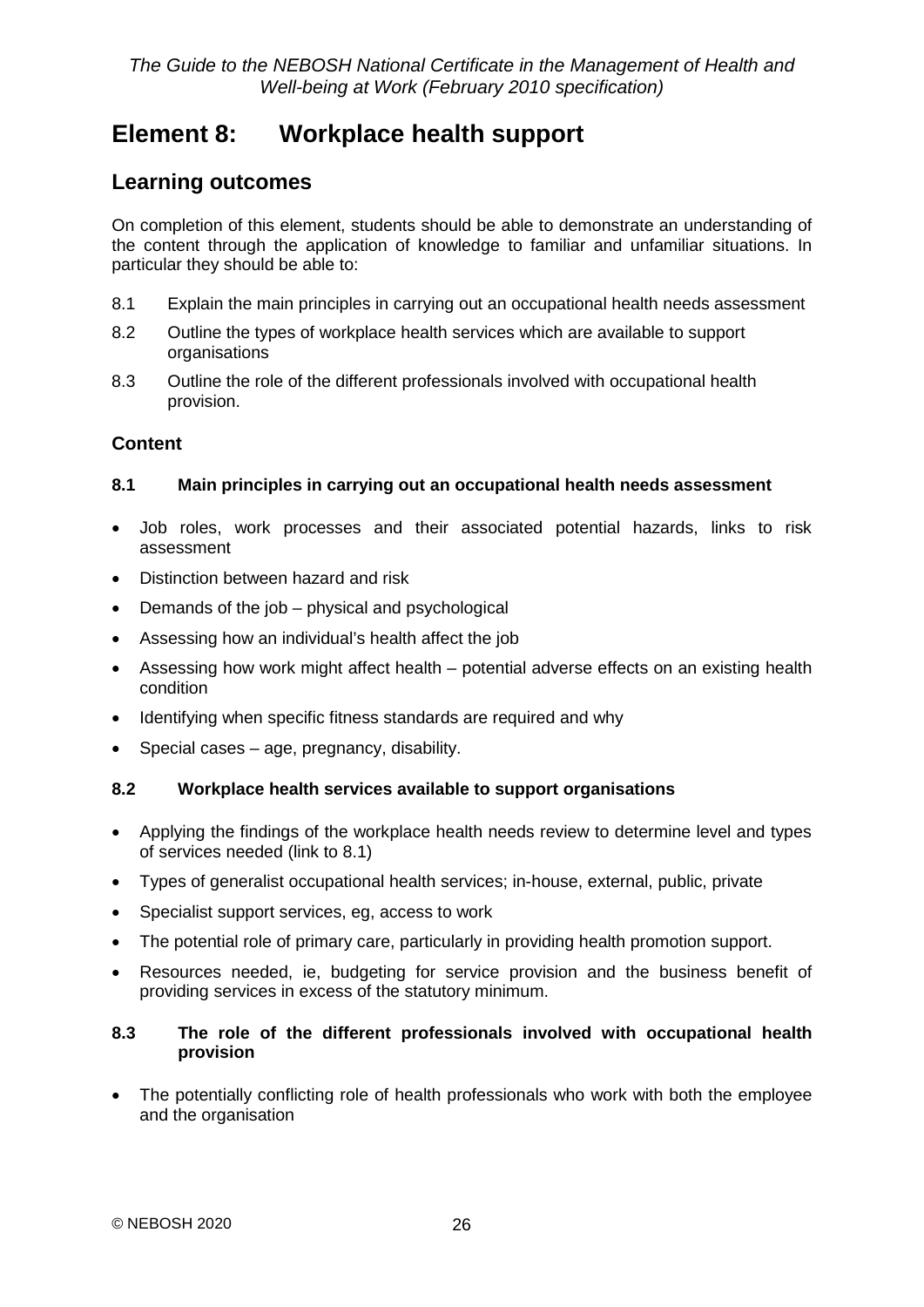- The likely makeup of the workplace health service delivery team (medical, nursing, allied health professional, ancillary) professional registration where appropriate, qualifications and training
- Importance of identifying and proving competence when selecting workplace health services
- Role of the occupational hygienist, health and safety advisor, and ergonomist.

### *Recommended tuition time not less than 3 hours*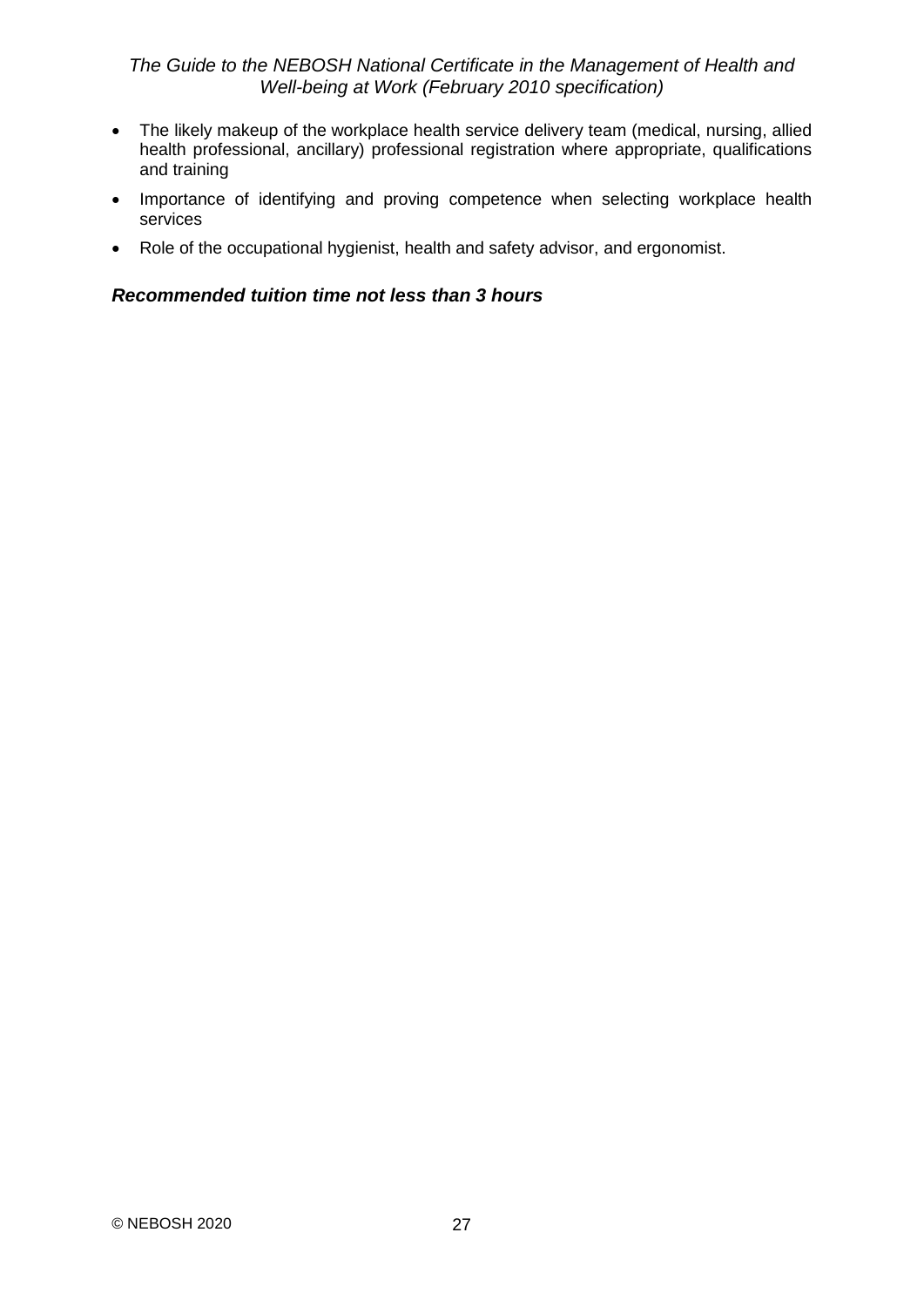# <span id="page-31-0"></span>**Unit NHC1: Tutor References**

# **Statutory instruments**

| Legislation                                                                                   | <b>Country</b>     | Element/s      |
|-----------------------------------------------------------------------------------------------|--------------------|----------------|
| Access to Medical Reports Act 1988                                                            | UK / Great Britain | 1              |
| Control of Asbestos Regulations 2012                                                          | UK / Great Britain | 3              |
| Control of Noise at Work Regulations                                                          | UK / Great Britain | 3              |
| Control of Substances Hazardous to Health<br>Regulations 2002                                 | UK / Great Britain | 1, 3           |
| Control of Vibration at Work Regulations 2005                                                 | UK / Great Britain | 3              |
| Data Protection Act 1998                                                                      | UK / Great Britain | 1              |
| Employment Rights Act 1996                                                                    | UK / Great Britain | 4              |
| Employment Rights (Dispute Resolution) Act 1998                                               | UK / Great Britain | 4              |
| Equality Act 2010                                                                             | UK / Great Britain | 1, 2           |
| Health and Safety at Work Act 1974                                                            | UK / Great Britain | 1, 2, 5, 8     |
| Management of Health and Safety at Work<br>Regulations 1999                                   | UK / Great Britain | 1, 2, 3, 5, 8  |
| <b>Manual Handling Operations Regulations 1992</b>                                            | UK / Great Britain | 6              |
| Misuse of Drugs Act 1971                                                                      | UK / Great Britain | $\overline{2}$ |
| Reporting of Injuries, Diseases and Dangerous<br>Occurrences Regulations 2013                 | UK / Great Britain | 1, 3           |
| <b>Working Time Regulations 1998</b>                                                          | UK / Great Britain | 3              |
| Workplace (Health, Safety and Welfare)<br>Regulations 1992                                    | UK / Great Britain | 3              |
| Control of Asbestos Regulations (Northern Ireland)                                            | Northern Ireland   | 3              |
| 2012<br>Control of Noise at Work Regulations (Northern<br>Ireland) 2006                       | Northern Ireland   | 3              |
| Control of Substances Hazardous to Health<br>Regulations (Northern Ireland) 2003              | Northern Ireland   | 1, 3           |
| Control of Vibration at Work Regulations (Northern<br>Ireland) 2005                           | Northern Ireland   | 3              |
| Management of Health and Safety at Work<br>Regulations (Northern Ireland) 2000                | Northern Ireland   | 1, 2, 3, 5, 8  |
| Report of Injuries, Diseases and Dangerous<br>Occurrences Regulations (Northern Ireland) 1997 | Northern Ireland   | 1, 3           |
| Working Time Regulations (Northern Ireland) 1998                                              | Northern Ireland   | 3              |
| Workplace (Health, Safety and Welfare)<br>Regulations (Northern Ireland) 1993                 | Northern Ireland   | 3              |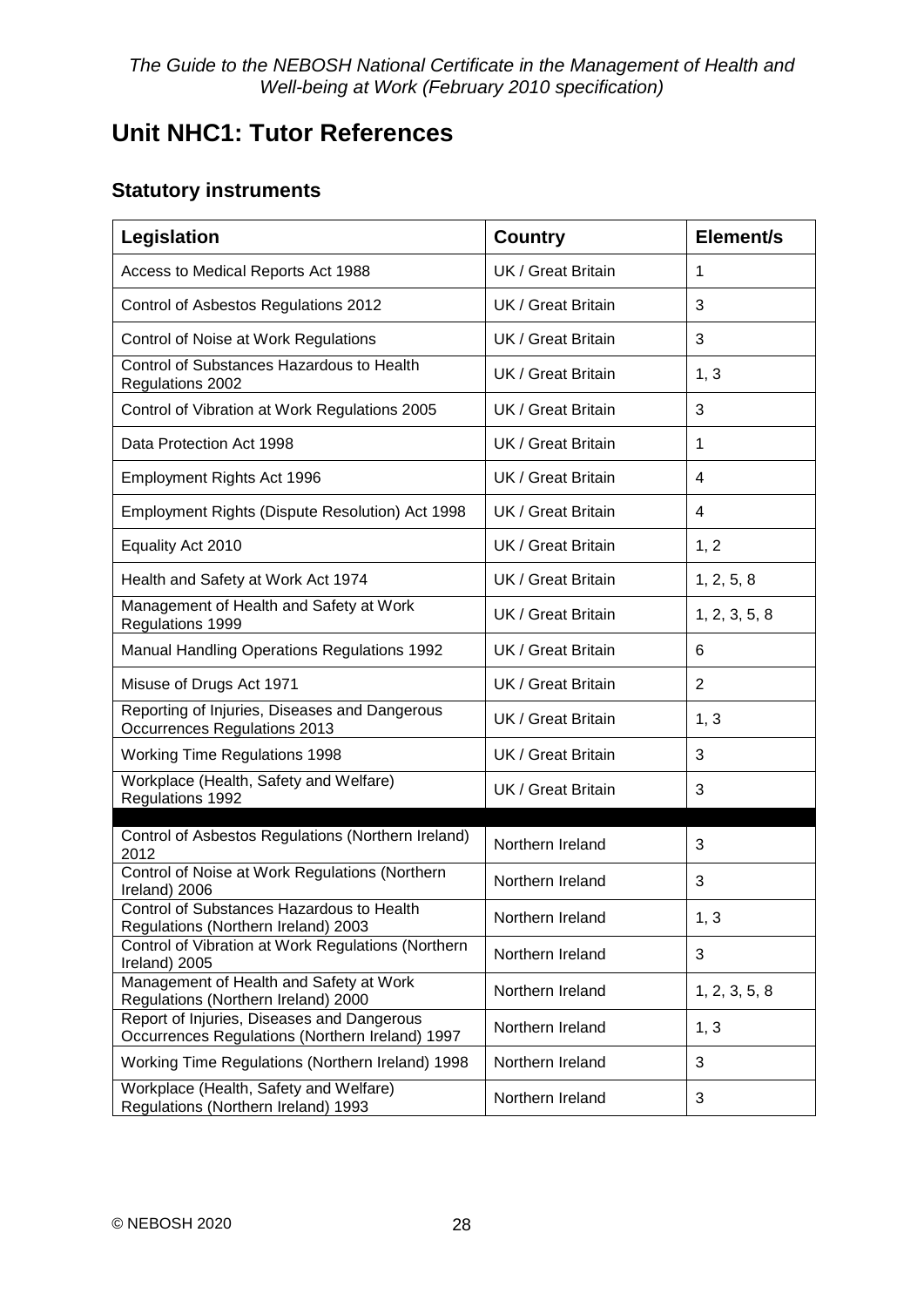# **Other relevant references**

| <b>Reference title</b>                                                                                                                                   | <b>Reference detail eg ISBN</b><br>number                                                                                    | Element/s      |
|----------------------------------------------------------------------------------------------------------------------------------------------------------|------------------------------------------------------------------------------------------------------------------------------|----------------|
| Absence measurement and management<br>factsheet                                                                                                          | CIPD Link to absence measurement<br>and management                                                                           | 4              |
| A healthy return, Good practice guide to<br>rehabilitating people at work                                                                                | IOSH, Link to A healthy return                                                                                               | 4              |
| A strategy for workplace health and<br>safety in Great Britain to 2010 and<br>beyond                                                                     | HSE Books, Link to strategy document<br>Link to strategy information                                                         | 1              |
| Concepts of rehabilitation for the<br>management of common health<br>problems, Waddell and Burton                                                        | The Stationery Office, ISBN: 978-0-<br>1170-3394-4 Link to Concepts of<br>rehabilitation                                     | 2, 3, 6        |
| Controlling noise at work, guidance on<br>regulations, L108                                                                                              | HSE Books, ISBN: 978-0-7176-6164-4<br>Link to L108                                                                           | 3              |
| Control of substances hazardous to<br>health, Approved Code of Practice and<br>guidance, L5                                                              | HSE Books, ISBN: 978-0-7176-6582-2<br>Link to L5                                                                             | 3              |
| Don't mix it, a guide for employers on<br>alcohol at work, INDG240                                                                                       | HSE Books, Link to INDG240                                                                                                   | $\overline{2}$ |
| Drug Misuse at Work, INDG91                                                                                                                              | HSE Books, Link to INDG91                                                                                                    | $\overline{2}$ |
| <b>Employment Law and Occupational</b><br>Health: a practical handbook - Lewis, J. &<br>Thornbory, G. (2010)                                             | Wiley-Blackwell Publishing,<br>ISBN: 978-1-4051-9783-0                                                                       | 1, 2, 5, 8     |
| Fit for Work, Advice Hub for GPs,<br><b>Employers and Employees</b>                                                                                      | <b>Link to Fit for Work</b>                                                                                                  | 2, 4, 5        |
| Fitness for Work, Palmer Brown Hobson,<br>fifth edition                                                                                                  | <b>Oxford University Press,</b><br>ISBN: 978-0-1996-4324-0                                                                   | 2, 6           |
| Foundations for Health Promotion, 3e<br>(Public Health and Health Promotion),<br>Naidoo and Willis (fourth edition due to be<br>published 29 March 2016) | Bailliere, Tindall, Elsevier ISBN: 978-0-<br>7020-2965-3                                                                     | 6              |
| Health, Work and Well-being: A study of<br>the Co-ordinator and challenge fund<br>initiatives (2012)                                                     | Department of Work and Pensions<br>Link to Health, Work and Well-being                                                       | 1              |
| Healthy People=Healthy Profits (2009)                                                                                                                    | Business in the Community - Business<br>Action on Health, Published by BITC<br><b>Link to Healthy People Healthy Profits</b> | 1              |
| Improved early pain management for<br>musculoskeletal disorders, Research<br>Report 399                                                                  | HSE Books, Link to Research Report<br>399                                                                                    | 6              |
| Is work good for your health and well-<br>being? Waddell and Burton.                                                                                     | The Stationery Office, ISBN: 978-0-<br>1170-3694-9 Link to Is work good for<br>your health and well-being                    | 2              |
| Managing and working with asbestos,<br>Approved Code of Practice and guidance,<br>L <sub>143</sub>                                                       | HSE Books, ISBN: 978-0-7176-6618-8<br>Link to L143                                                                           | 3              |
| Managing attendance and employee<br>turnover                                                                                                             | ACAS, Link to Managing attendance                                                                                            | 4              |
| Managing sickness absence and return to<br>work                                                                                                          | <b>HSE Website Link to Managing</b><br>sickness absence                                                                      | 4              |
| Occupational Health Nursing, Oakley,<br>Katie (2008), Third Edition, John Wiley &<br>Sons Ltd                                                            | ISBN: 978-0-4700-3553-5                                                                                                      | 2, 6, 7, 8     |
| Occupational Health Pocket Consultant,<br>5th edition, T.C., AW, K. Gardiner, J.M.<br>Harrington (2007)                                                  | ISBN: 978-1-4051-2221-4                                                                                                      | 2, 3           |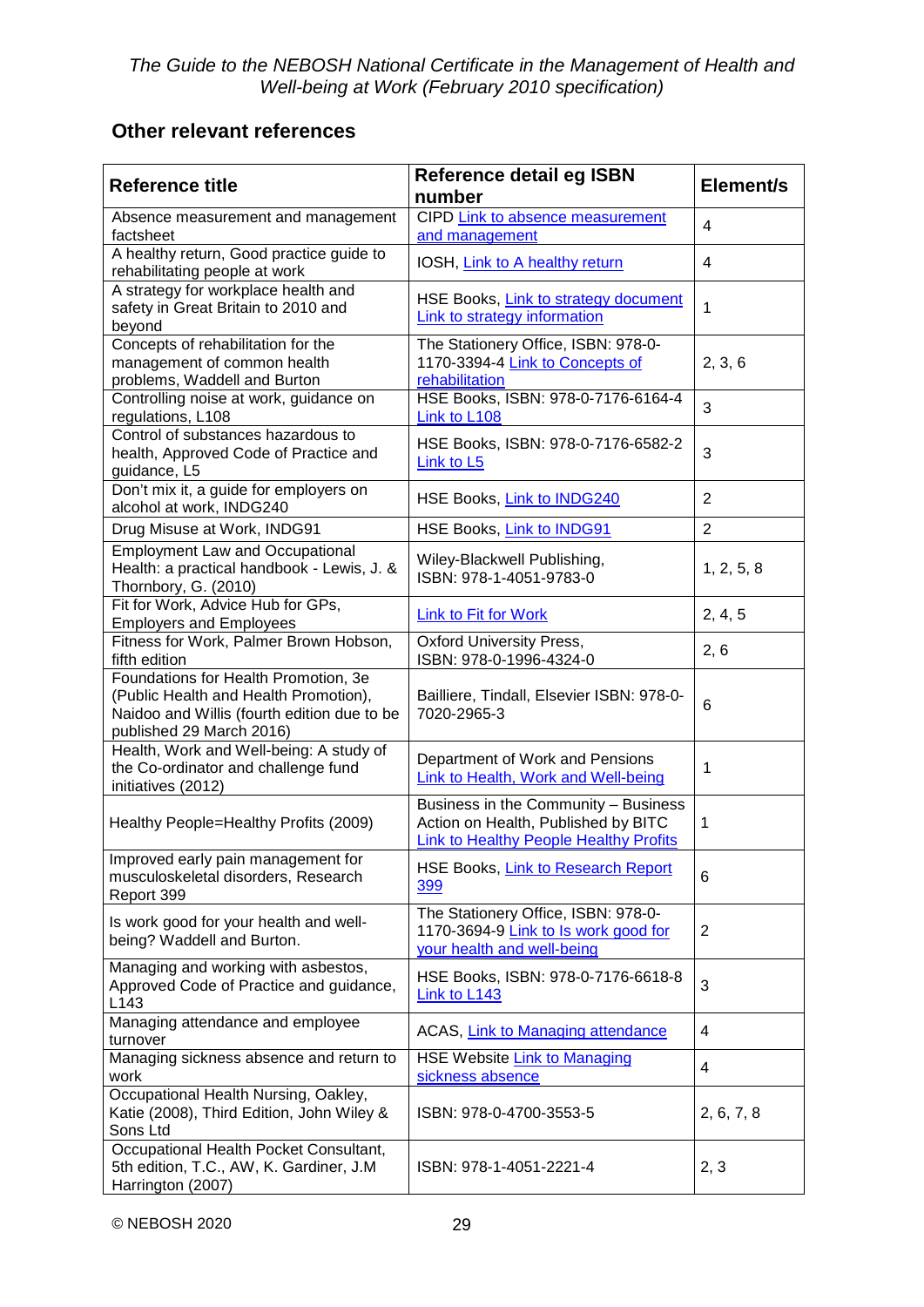| Reference title                                                                                                                                              | <b>Reference detail eg ISBN</b><br>number                                                               | Element/s      |
|--------------------------------------------------------------------------------------------------------------------------------------------------------------|---------------------------------------------------------------------------------------------------------|----------------|
| Ready for Work: full employment in our<br>generation Chapter 4                                                                                               | DWP (2007) Link to Ready for work                                                                       | 1              |
| Realising ambitions: better employment<br>support for people with a mental health<br>condition - Perkins, Farmer and Litchfield                              | Published by The Stationery Office<br><b>Link to Realising ambitions</b>                                | 5              |
| Reporting accidents and incidents at<br>work, a brief guide to the Reporting of<br>Injuries, Diseases and Dangerous<br>Occurrences Regulations 2013, INDG453 | HSE Books, Link to INDG453                                                                              | 1, 3           |
| <b>Stress Management Standards</b>                                                                                                                           | HSE, Link to Stress Management<br><b>Standards</b>                                                      | 5              |
| The Back Book, Royal College of General<br>Practitioners, NHS Executive                                                                                      | Published by The Stationery Office,<br>ISBN: 978-0-1170-2949-1                                          | $6\phantom{1}$ |
| The Code for nurses and midwives                                                                                                                             | Nursing and Midwifery Council Link to<br><b>The Code</b>                                                | 8              |
| The effects of shift work on health,<br>research summary                                                                                                     | IOSH, Link to effects of shift work on<br>health                                                        | 3, 5           |
| The health and safety toolbox, how to<br>control risks at work, HSG268                                                                                       | HSE Books, ISBN: 978-0-7176-6587-7<br>Link to HSG268                                                    | 1              |
| The World Health Organisation, Health<br><b>Promotion Glossary</b>                                                                                           | Link to WHO Health Promotion<br>Glossary                                                                | 7              |
|                                                                                                                                                              |                                                                                                         |                |
| Working for a Healthier Tomorrow - Black,<br>C. (2008)                                                                                                       | ISBN: 978-0-11-702513-4 Link to<br><b>Working for a healthier tomorrow</b>                              | 1              |
| Working our way to better mental health:<br>a framework for action                                                                                           | The Stationery Office,<br>ISBN: 978-0-1017-7562-5<br>Link to Working our way to better<br>mental health | 5              |
| Working together to prevent sickness<br>absence becoming job loss                                                                                            | HSE Link to Working together                                                                            | 4              |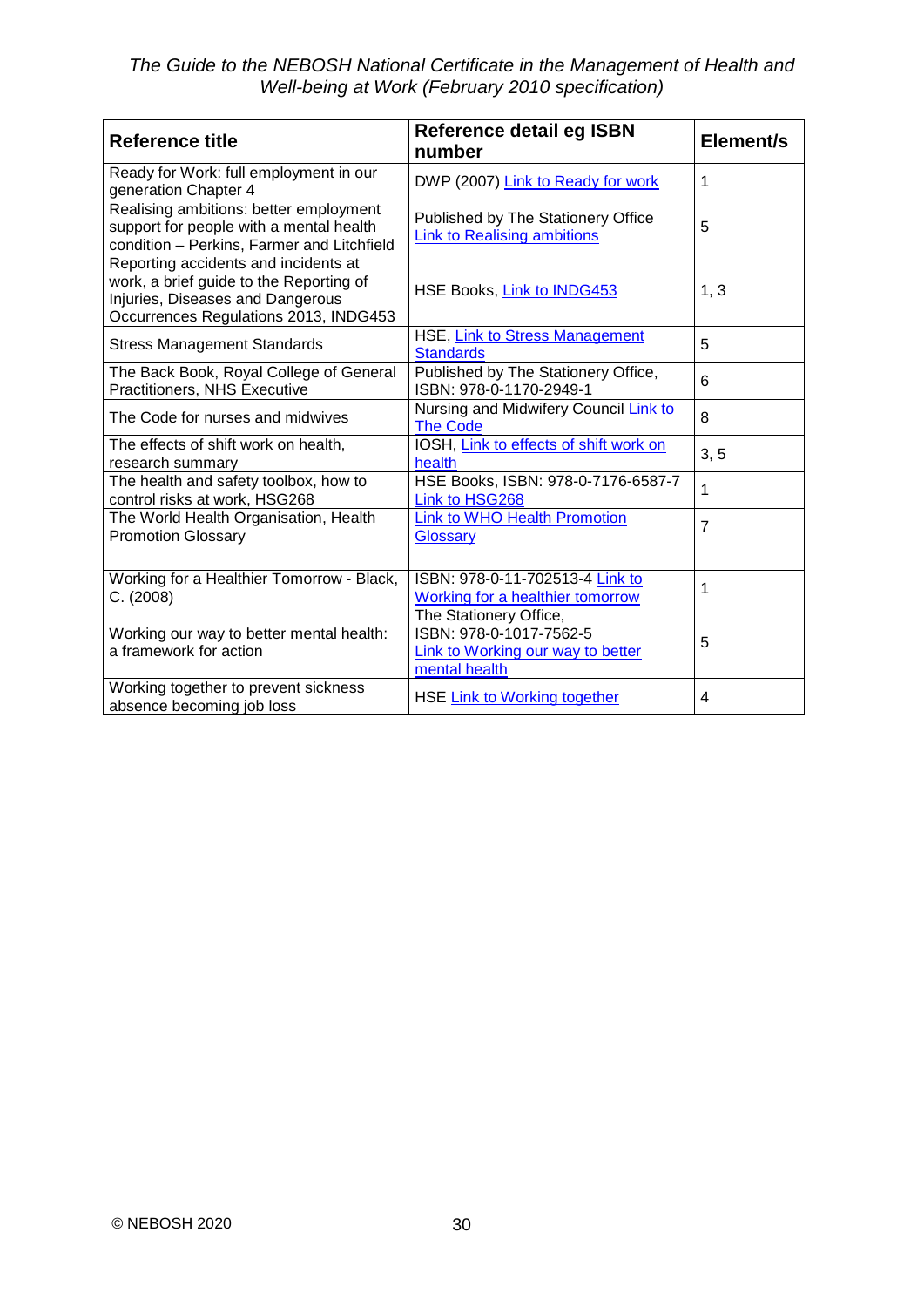# <span id="page-34-0"></span>**4.2 Unit NHC2: Health and Well-being practical application**

# **Learning Outcomes**

- Demonstrate the ability to apply knowledge of the unit NHC1 syllabus, by successful completion of an health and well-being review of a workplace
- Complete a report to management regarding the review with recommendations.

## **Content**

This unit contains no additional syllabus content. However, completion of study for unit NHC1 is recommended in order to undertake the practical application unit NHC2.

# <span id="page-34-1"></span>**4.2.1 Purpose and aim**

The aim of the practical application is to assess a candidate's ability to successfully complete a health and well-being review of a workplace using the NEBOSH health and wellbeing review proforma. The candidate is then required to complete a report to management regarding the review with recommendations, using the NEBOSH review report template.

The proforma and report should clearly identify:

- The nature and if appropriate location of each health and well-being at work issue;
- Review findings with prioritisation and justification;
- Clear links to strengths and weaknesses in the way that health and well-being at work is managed, with relevant prioritisation.

The review and management report should take no longer than one working day to complete.

## <span id="page-34-2"></span>**4.2.2 Marking**

The practical application is marked by appropriately qualified tutors at NEBOSH-accredited course providers and is externally moderated by NEBOSH. Candidates must achieve the pass standard (60%) in unit NHC2 in order to satisfy the criteria for the qualification.

# <span id="page-34-3"></span>**4.2.3 Assessment location**

The practical application must be carried out in the candidate's own workplace. Where the candidate does not have access to a suitable workplace, the course provider should be consulted to help in making arrangements for the candidate to carry out the practical application at suitable premises. Providers seeking to run the practical unit in this way should contact NEBOSH for advice and approval.

Candidates do not require supervision when carrying out the practical application, but the candidate must sign a declaration that the practical application is their own work.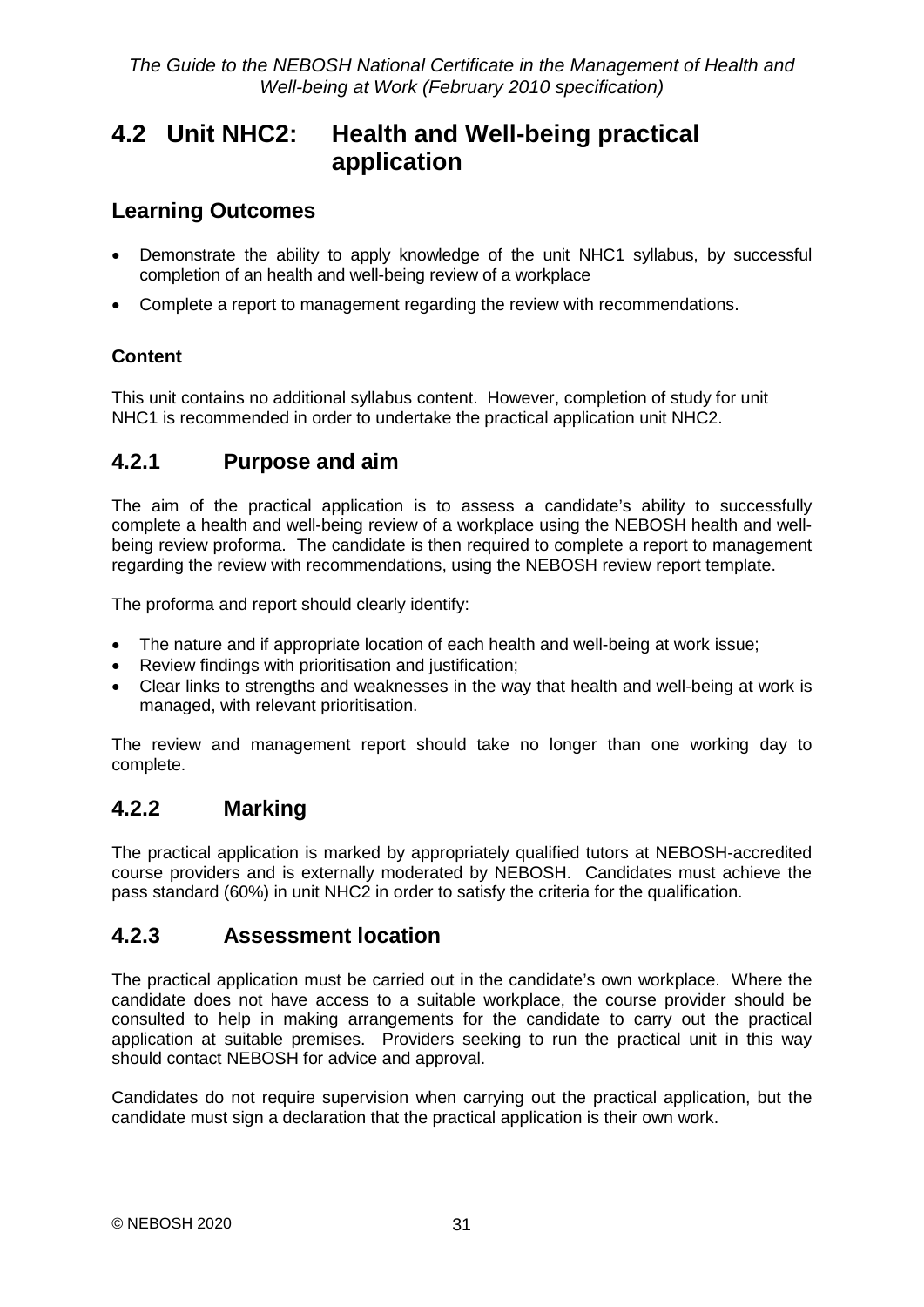The candidates, employers and internal assessors should be aware that the status of the health and well-being review and report undertaken to fulfil the requirements of unit NHC2, which is **for educational purposes only**. It *does not* constitute an assessment for the purposes of any legislation or regulations.

## <span id="page-35-0"></span>**4.2.4 Assessment requirements**

Assessment of the practical unit (NHC2) must normally take place within **10 working days**  of (before or after) the date of the NHC1 written paper (the 'date of the examination'). The results sheet completed by the course provider must reach NEBOSH no later than **15 working days** after the date of examination.

Any practical application result not submitted by this deadline will be declared at zero marks. The candidate will then be required to re-register (and pay the registration fee) at the next standard (or local) sitting date.

If a candidate is absent from the written examination because of illness corroborated by a doctor's note, but successfully completes the NHC2 unit within the 10 working day deadline, the result will stand. If a candidate is unable to complete the NHC2 unit under similar circumstances, NEBOSH may allow it to be taken at a later date beyond the normal 10 working day deadline.

## <span id="page-35-1"></span>**4.2.5 Submission of completed work**

The accredited course provider should advise the candidate of the latest date by which the completed practical application documents must be received by the course provider for marking. It is the responsibility of the course provider to ensure that the results of the practical application (unit NHC2) are available to NEBOSH by no later than **15 working days** after the date of the examination for NHC1 (see 4.6).

Candidates planning to post their reports to the course provider are reminded of the need to guard against loss in the post by sending their work by trackable delivery. Candidates are therefore advised to retain copies of both their completed proforma and final management report.

## <span id="page-35-2"></span>**4.2.6 Further information**

Further detailed information regarding the practical application unit including forms and mark schemes can be found in a separate guidance document for candidates and course providers available from the NEBOSH website [\(www.nebosh.org.uk\)](http://www.nebosh.org.uk/).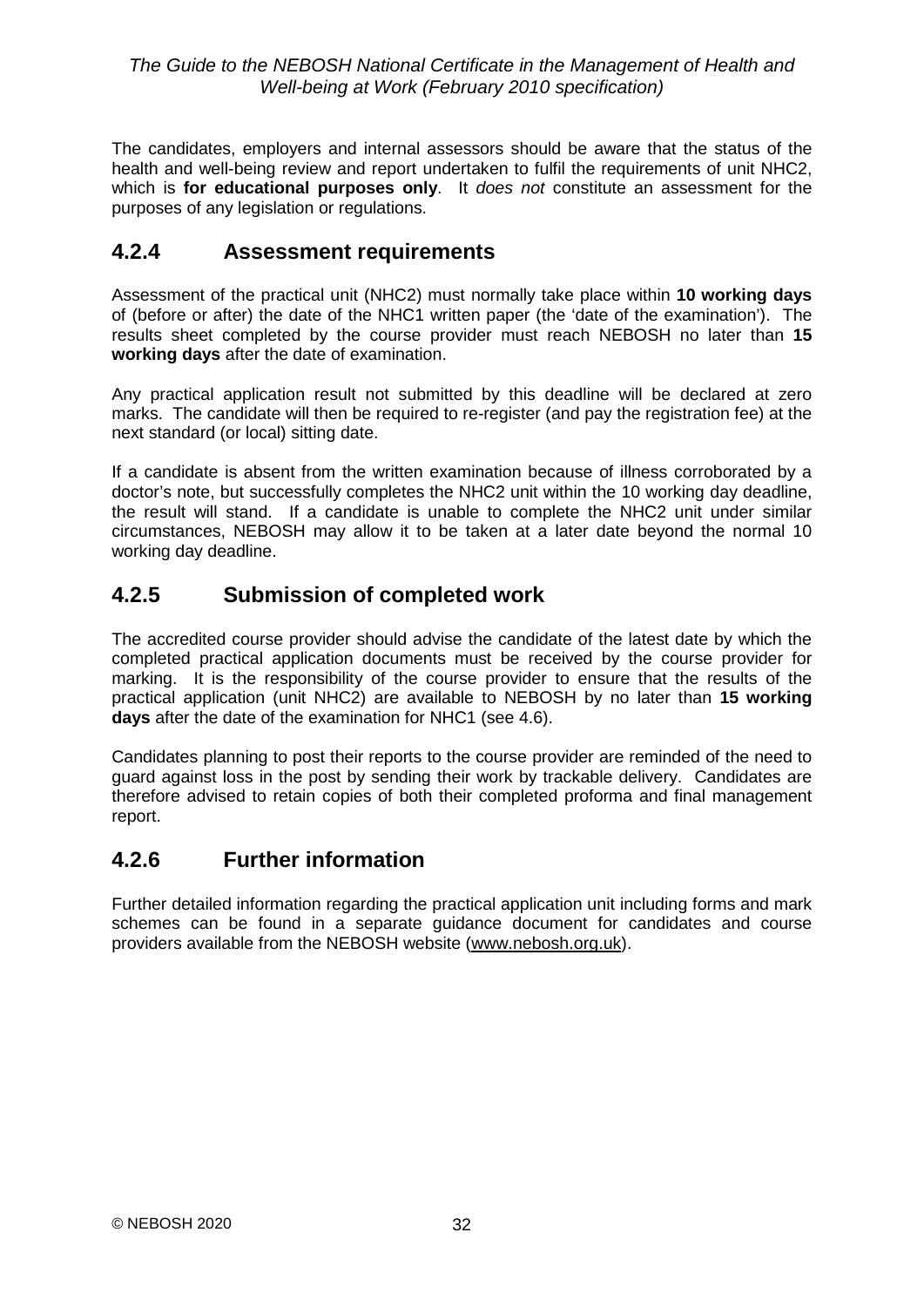# <span id="page-36-0"></span>**5. Sample examination paper**

# <span id="page-36-1"></span>**5.1 Unit NHC1: Managing Health and Well-being in the Workplace**

**THE NATIONAL EXAMINATION BOARD IN OCCUPATIONAL SAFETY AND HEALTH**

**NEBOSH NATIONAL CERTIFICATE IN THE MANAGEMENT OF HEALTH AND WELL-BEING AT WORK**



## **UNIT NHC1: MANAGING HEALTH AND WELL-BEING IN THE WORKPLACE**

#### **[DATE] 2 hours, 1400 to 1600**

#### **Answer both Section 1 and Section 2.** Answer **ALL** questions.

The maximum marks for each question, or part of a question, are shown in brackets.

Start each answer on a new page.

Answers may be illustrated by sketches where appropriate.

This question paper must be returned to the invigilator after the examination.

#### **SECTION 1**

You are advised to spend about **half an hour** on this section, which contains **ONE** question.

| 1 |     | A company is planning to introduce a permanent night shift to cope with<br>an increasing demand for their products. A committee of professionals,<br>including safety representatives and human resources personnel, are in a<br>consultation phase relating to the implementation of the night shifts. |      |
|---|-----|---------------------------------------------------------------------------------------------------------------------------------------------------------------------------------------------------------------------------------------------------------------------------------------------------------|------|
|   | (a) | <b>Identify FOUR</b> possible health effects to employees from shift<br>work other than fatigue.                                                                                                                                                                                                        | (4)  |
|   | (b) | <b>Outline</b> the consequences of fatigue on an employee's work<br>performance.                                                                                                                                                                                                                        | (4)  |
|   | (c) | <b>Outline</b> the precautions the employer should take to reduce the<br>health effects to the employees who will be working permanent<br>night shifts.                                                                                                                                                 | (12) |

#### **SECTION 2**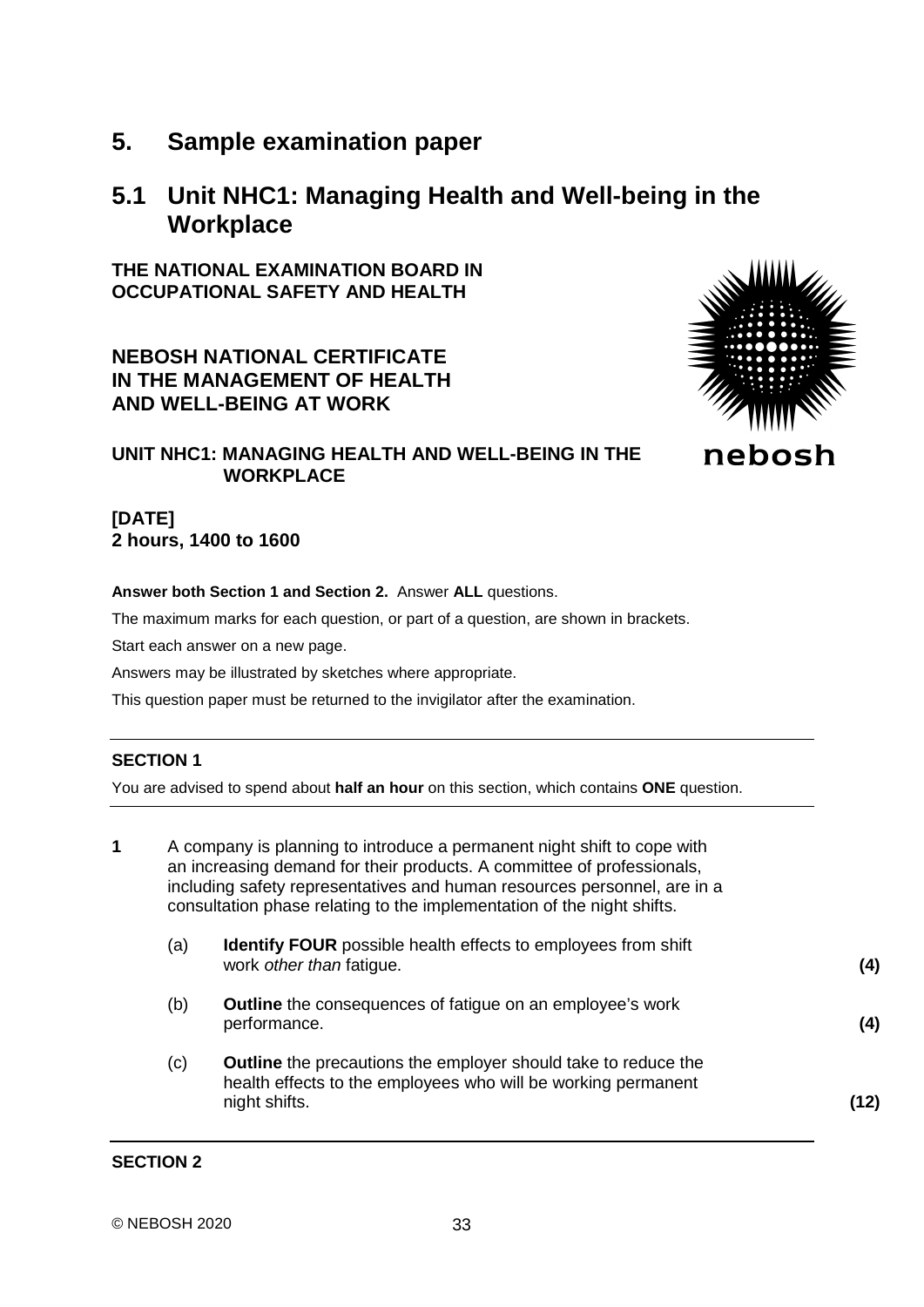You are advised to spend about **one and a half hours** on this section, which contains **TEN** questions.

| $\mathbf{2}$ | A call centre employee has a history of neck and shoulder pain and<br>persistent episodes of short term absence. Recent medical<br>investigations have failed to identify any problems. The organisation has<br>undergone many changes in the last six months and has reduced the<br>number of its call centre employees as well as introducing a bonus<br>system linked to sales and performance. |                                                                                                                                              |     |  |  |  |  |
|--------------|----------------------------------------------------------------------------------------------------------------------------------------------------------------------------------------------------------------------------------------------------------------------------------------------------------------------------------------------------------------------------------------------------|----------------------------------------------------------------------------------------------------------------------------------------------|-----|--|--|--|--|
|              | (a)                                                                                                                                                                                                                                                                                                                                                                                                | <b>Identify</b> the psychosocial factors that may be associated with this<br>employee's current health problems.                             |     |  |  |  |  |
|              | (b)                                                                                                                                                                                                                                                                                                                                                                                                | <b>Outline</b> the measures that should be considered by the employer<br>in order to minimise the risk of work-related upper limb disorders. |     |  |  |  |  |
| 3            | An employer's sickness absence management policy includes reference<br>to the employer keeping in contact with the employee. Occasionally the<br>employee may be reluctant to keep in contact with the employer.                                                                                                                                                                                   |                                                                                                                                              |     |  |  |  |  |
|              | (a)                                                                                                                                                                                                                                                                                                                                                                                                | <b>Identify</b> possible reasons why the employee may be reluctant to<br>keep in contact with the employer.                                  | (4) |  |  |  |  |
|              | (b)                                                                                                                                                                                                                                                                                                                                                                                                | Outline practical approaches that an employer could use to<br>encourage an employee to keep in contact.                                      | (4) |  |  |  |  |
| 4            |                                                                                                                                                                                                                                                                                                                                                                                                    | <b>Outline TWO</b> factors that may influence the health and performance of<br>working age people within EACH of the following headings:     |     |  |  |  |  |
|              | (a)                                                                                                                                                                                                                                                                                                                                                                                                | lifestyle;                                                                                                                                   | (2) |  |  |  |  |
|              | (b)                                                                                                                                                                                                                                                                                                                                                                                                | individual;                                                                                                                                  | (2) |  |  |  |  |
|              | (c)                                                                                                                                                                                                                                                                                                                                                                                                | domestic;                                                                                                                                    | (2) |  |  |  |  |
|              | (d)                                                                                                                                                                                                                                                                                                                                                                                                | behavioural.                                                                                                                                 | (2) |  |  |  |  |
| 5            | (a)                                                                                                                                                                                                                                                                                                                                                                                                | Outline the meaning of the term 'vocational rehabilitation'.                                                                                 | (2) |  |  |  |  |
|              | (b)                                                                                                                                                                                                                                                                                                                                                                                                | Outline the benefits of vocational rehabilitation to the employer.                                                                           | (4) |  |  |  |  |
|              | (c)                                                                                                                                                                                                                                                                                                                                                                                                | Identify TWO external health care providers who may be involved<br>in the vocational rehabilitation of an employee.                          |     |  |  |  |  |
|              |                                                                                                                                                                                                                                                                                                                                                                                                    |                                                                                                                                              |     |  |  |  |  |

**6** Mental health disorders are experienced by a significant proportion of the working population.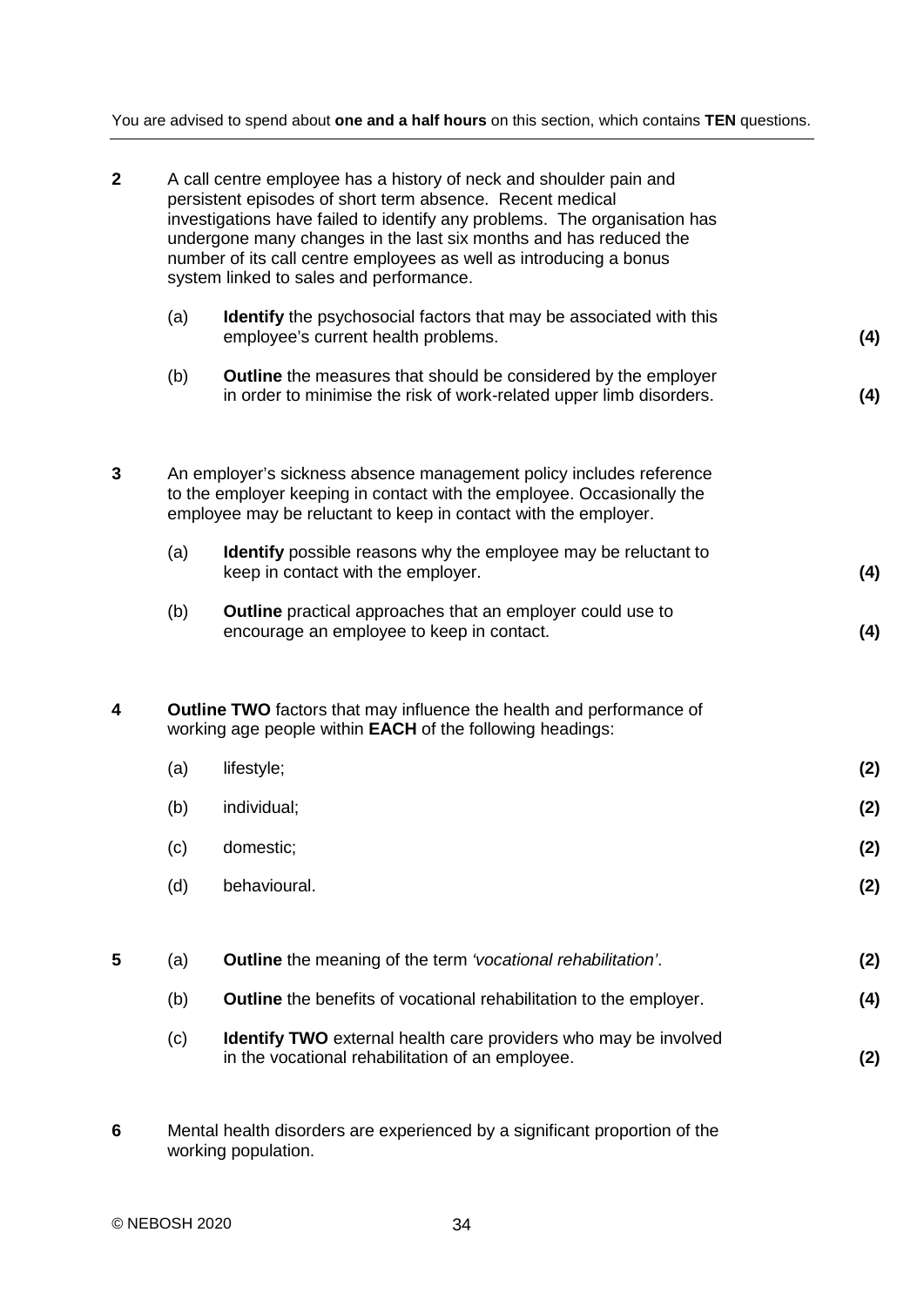|                         | (a)                                                                                                                                                                                                | <b>Identify FOUR</b> types of mental health disorders.                                                                                       |                                                                                                                                    |     |  |  |
|-------------------------|----------------------------------------------------------------------------------------------------------------------------------------------------------------------------------------------------|----------------------------------------------------------------------------------------------------------------------------------------------|------------------------------------------------------------------------------------------------------------------------------------|-----|--|--|
|                         | (b)                                                                                                                                                                                                |                                                                                                                                              | <b>Outline FOUR</b> sources of external support available to<br>employees and employers in relation to mental health.              | (4) |  |  |
| $\overline{\mathbf{z}}$ |                                                                                                                                                                                                    | You have been invited to a senior management meeting to present a<br>business case for the introduction of a health and well-being strategy. |                                                                                                                                    |     |  |  |
|                         | (a)                                                                                                                                                                                                | population.                                                                                                                                  | <b>Outline</b> the business benefits to the organisation for maintaining<br>and promoting the health and well-being of the working | (4) |  |  |
|                         | (b)                                                                                                                                                                                                |                                                                                                                                              | <b>Identify FOUR</b> current issues that increase the significance of<br>health at work.                                           | (4) |  |  |
| 8                       | <b>Outline</b> the role of health assessments for a new employee.                                                                                                                                  |                                                                                                                                              |                                                                                                                                    |     |  |  |
| $\boldsymbol{9}$        | <b>Identify</b> the possible range of specialists involved in occupational health<br>provision within a large manufacturing company AND outline their<br>specific role within occupational health. |                                                                                                                                              |                                                                                                                                    |     |  |  |
| 10                      | Musculoskeletal disorders are responsible for a large number of sickness<br>absences from work each year.                                                                                          |                                                                                                                                              |                                                                                                                                    |     |  |  |
|                         | (a)                                                                                                                                                                                                | (2)<br><b>Outline</b> the main types of musculoskeletal disorders.                                                                           |                                                                                                                                    |     |  |  |
|                         | (b)                                                                                                                                                                                                |                                                                                                                                              | <b>Identify</b> factors that may affect the risk from manual handling<br>activities in relation to:                                |     |  |  |
|                         |                                                                                                                                                                                                    | (i)                                                                                                                                          | the individual;                                                                                                                    | (3) |  |  |
|                         |                                                                                                                                                                                                    | (ii)                                                                                                                                         | the task.                                                                                                                          | (3) |  |  |
| 11                      | A road worker is operating a hand-operated tool to split concrete,<br>subjecting their hand and arms to high levels of vibration.                                                                  |                                                                                                                                              |                                                                                                                                    |     |  |  |
|                         | <b>Identify</b> control measures that could be considered to reduce the risk of<br>developing hand-arm vibration.                                                                                  |                                                                                                                                              |                                                                                                                                    |     |  |  |